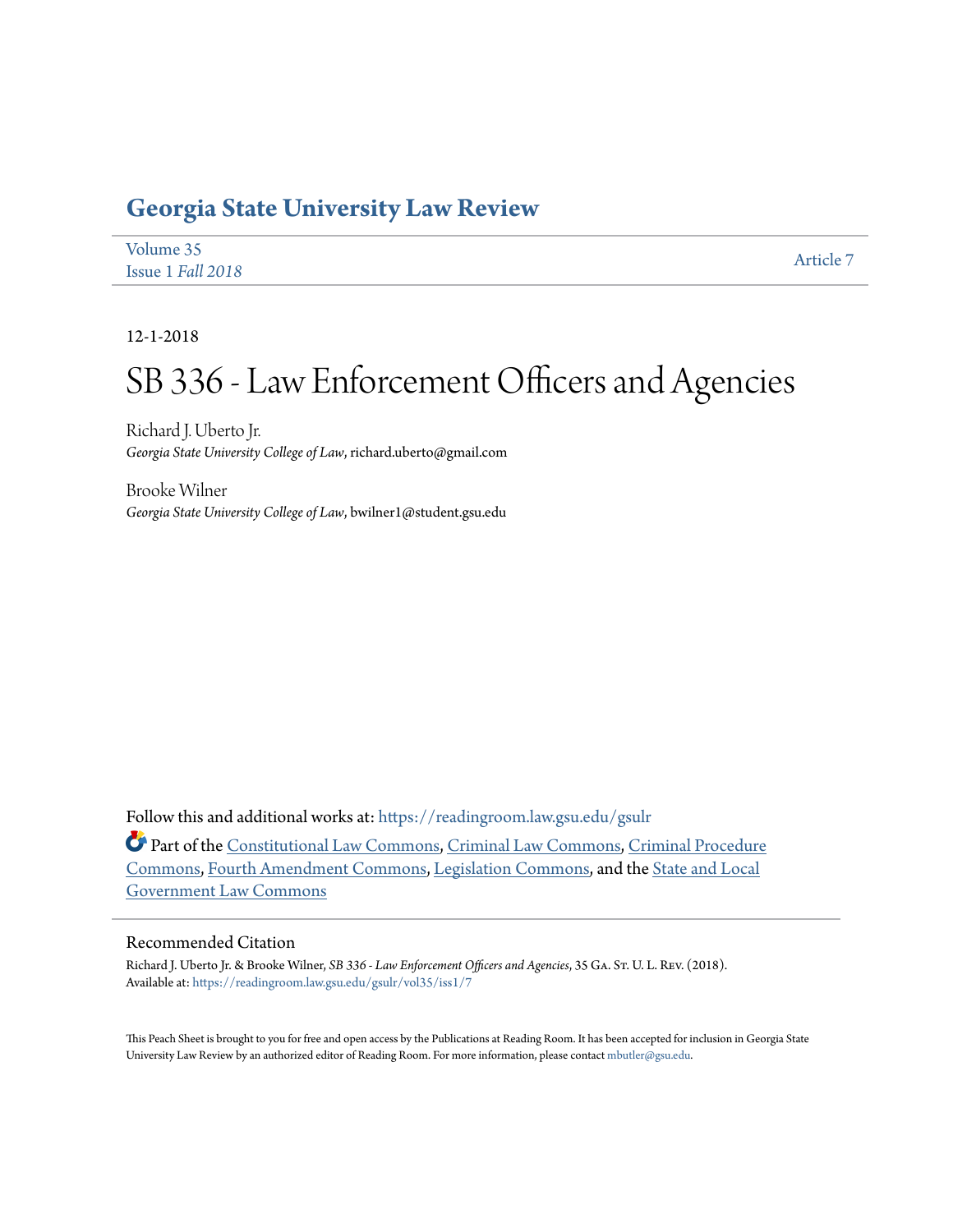### **LAW ENFORCEMENT OFFICERS AND AGENCIES**

*Georgia Bureau of Investigation: Amend Chapter 3 of Title 35 of the Official Code of Georgia Annotated, Relating to the Georgia Bureau of Investigation, so as to Prevent the Disclosure of a Subpoena Issued for Production of Electronic Communication Service Records for Computer or Electronic Devices that Are Used in Furtherance of Certain Offenses against Minors or Involving Trafficking of Persons for Labor or Sexual Servitude, to the Subscriber or Customer; Allow the Georgia Crime Information Center to Retain Fingerprints of Certain Individuals under Certain Circumstances and Submit such Fingerprints to the Federal Bureau of Investigation; Provide for an Exchange of Information to Certain Entities; Provide for Removal of Fingerprints under Certain Circumstances; Provide for Fees; Amend Titles 20, 31, 37, and 49 of the Official Code of Georgia Annotated, Relating to Education, Health, Mental Health, and Social Services, Respectively, so as to Allow the Georgia Bureau of Investigation and, as Authorized, the Federal Bureau of Investigation to Retain Fingerprints when an Agency or Entity Is Participating in the Bureau's Program; Provide for Related Matters; Repeal Conflicting Laws; And for Other Purposes* 

| <b>CODE SECTIONS:</b> | $O.C.G.A.$ §§ 20-1A-31, -32, -34, -38, -  |
|-----------------------|-------------------------------------------|
|                       | 39 (amended); 31-2-9 (amended); 31-       |
|                       | 2A-7 (amended); 31-7-254 (amended);       |
|                       | 31-7-258 (amended); 31-7-259              |
|                       | (amended); 35-3-4.1 (amended); 35-3-      |
|                       | 4.3 (amended); 35-3-33 (amended); 37-     |
|                       | 1-28 (amended); 49-2-14.1 (amended);      |
|                       | 49-2-14 (amended); 49-5-62-64             |
|                       | (amended); $49-5-63$ , $-64$ , $-68-69.1$ |
|                       | (amended); $49-5-111$ (amended)           |
| <b>BILL NUMBER:</b>   | SB 336                                    |
| <b>ACT NUMBER:</b>    | 411                                       |
| <b>GEORGIA LAWS:</b>  | 2018 Ga. Laws 507                         |
| SUMMARY:              | The Act prohibits data carriers from      |
|                       | disclosing to their customers the         |

1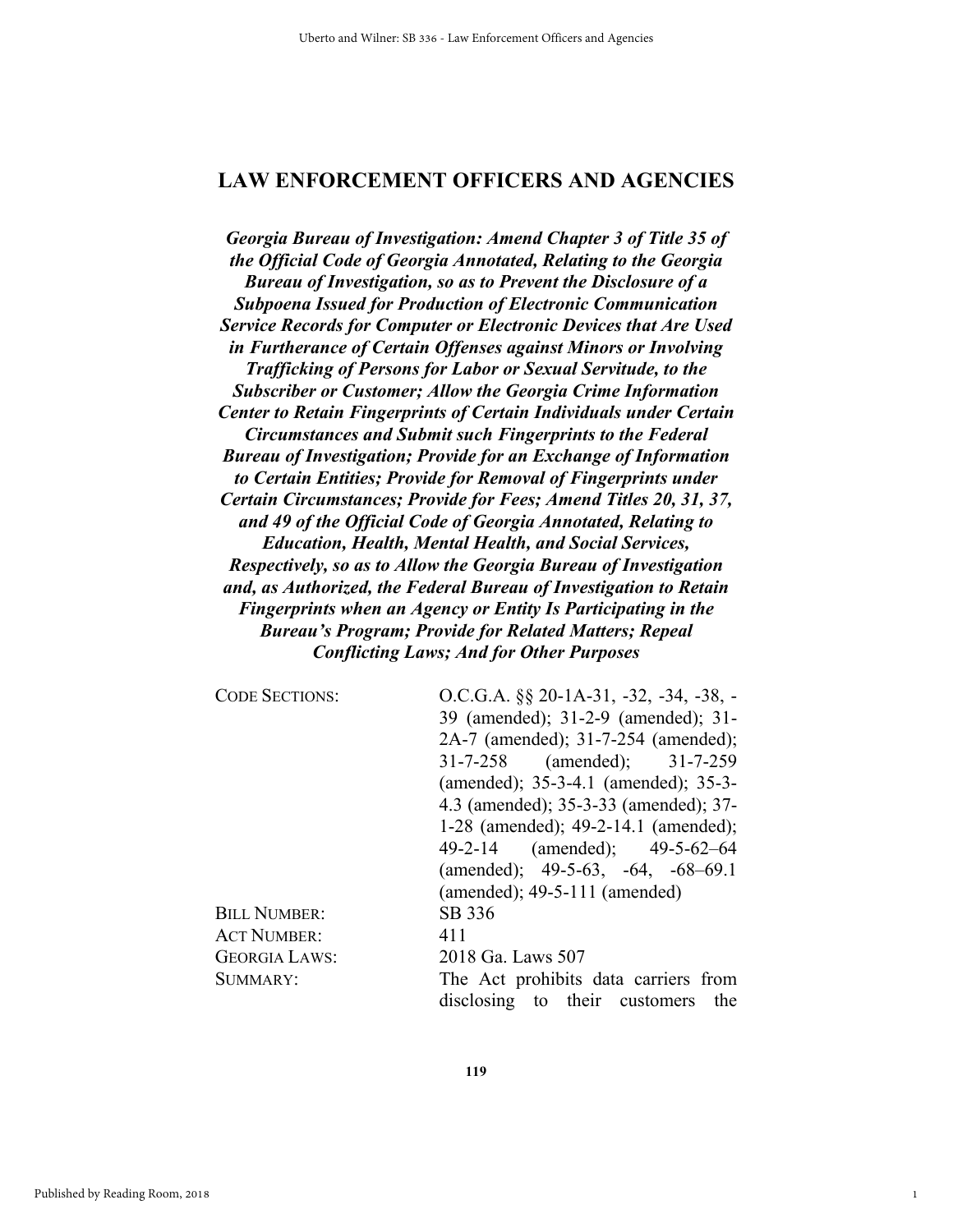|                        | existence of a subpoena issued for the |
|------------------------|----------------------------------------|
|                        | production of the customers' records.  |
|                        | The Act also allows the Georgia        |
|                        | Bureau of Investigation to retain the  |
|                        | fingerprints of individuals working in |
|                        | certain professions that require       |
|                        | background checks for the duration of  |
|                        | employment.                            |
| <b>EFFECTIVE DATE:</b> | July 1, 2018; O.C.G.A. § 20-1A-39,     |
|                        | January 1, 2019                        |
|                        |                                        |

#### *History*

Georgia Senate Bill (SB) 336 consists of two distinct legislative efforts. The original SB 336 prohibits data carriers from informing their customers of the existence of subpoenas seeking to obtain customers' records. Georgia House of Representatives Bill (HB) 623, which was added to SB 336 by substitute, allows the Georgia Bureau of Investigation (GBI) to retain fingerprints collected during occupational licensing background checks in limited circumstances. This Peach Sheet evaluates each of these two sections separately.

### *HB 623*

In 2012, Christina Hawkins assumed ownership of the Progressive Christian Academy in Macon, Georgia.<sup>1</sup> Although Hawkins underwent a background check when she assumed ownership, officials later discovered that she had prior convictions for fraud, theft, possession of drug paraphernalia, and additional crimes.<sup>2</sup> How could her numerous convictions have gone unnoticed? A state background check that Hawkins passed in Georgia failed to detect those prior convictions because they occurred in Florida.<sup>3</sup>

 <sup>1.</sup> Michael Klazema, *Georgia Now Requires National Background Checks for Child Care Workers*, BACKGROUNDCHECKS.COM (May 3, 2013), https://www.backgroundchecks.com/community/post=3984 [https://perma.cc/E27X-3MUY].

 <sup>2.</sup> Allie Kuester, *Woman Who Inspired Georgia Educator Background Check Law Arrested in Florida*, MIND YOUR BUSINESS, INC. (Sept. 5, 2014), https://www.mybinc.com/blog/woman-inspiredgeorgia-educator-background-check-law-arrested-florida/ [https://perma.cc/C55Y-QX7L].

 <sup>3.</sup> Klazema, *supra* note 1.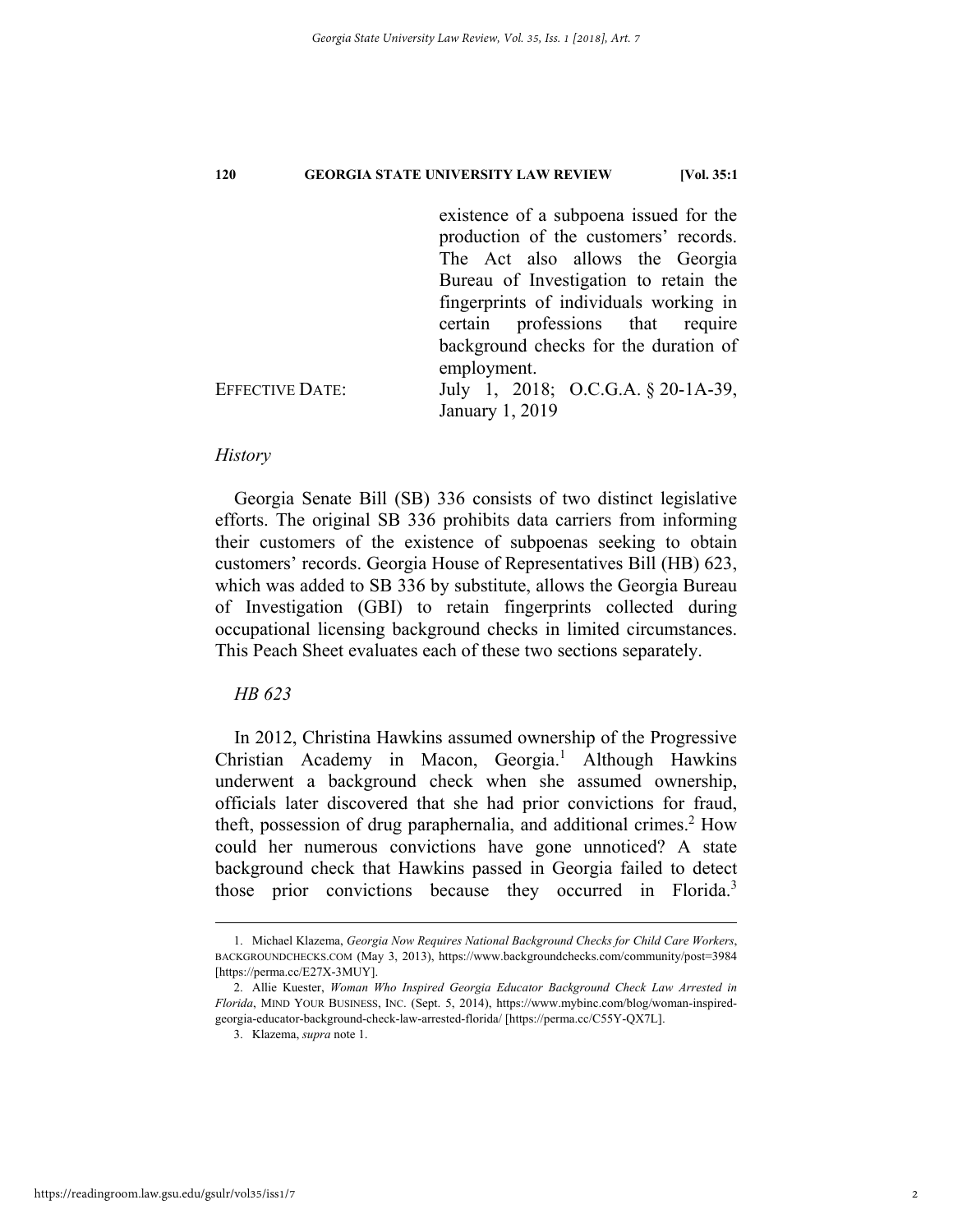Additionally, her convictions were under an alias, "Christina Perera."<sup>4</sup> In response to stories like this, the Georgia legislature passed a law requiring all childcare workers to pass national fingerprinting background checks.5 Although these extensive fingerprinting background checks cost more than the comparatively limited state background checks, the bill's sponsor urged, "[i]t's all about the safety of the children."6

Georgia law requires fingerprint background checks for various occupations involving work with children, patients, or the elderly.<sup>7</sup> The Georgia Department of Early Care and Learning (DECAL), the Georgia Department of Human Services (DHS), the Georgia Department of Community Health (DCH), and the Georgia Department of Behavioral Health and Developmental Disabilities (DBHDD) each require fingerprint background checks.<sup>8</sup> However, felons can still end up working in facilities caring for the most vulnerable of our population even with federal background check requirements. For example, Georgia law required childcare institutions under the DHS to administer fingerprint background checks every five years.<sup>9</sup> Thus, an employee working in such a facility could be convicted of a felony after the background check and continue to work there undetected until the next required background check. However, as a practical matter, continual fingerprint checks impose additional costs on employers and inconvenience for employees undergoing the background checks.

To address the need for real-time protection of Georgia's children and elderly, HB 623—as it appears in SB 336—authorizes the GBI and Federal Bureau of Investigation (FBI) to retain fingerprints submitted for these national background checks.<sup>10</sup> Thus, Georgia

 <sup>4</sup>*. Id.* 

 <sup>5.</sup> Nancy Badertscher, *Deeper Checks on Child-Care Workers Coming*, ATLANTA J.-CONST. (Dec. 8, 2013, 10:25 PM), https://www.myajc.com/news/state—regional/deeper-checks-child-care-workerscoming/uZGFXgM99rTyYZAmEHn9EK/ [https://perma.cc/SL9W-JUP5].

<sup>6</sup>*. Id.* 

<sup>7</sup>*. See, e.g.*, O.C.G.A. §§ 20-1A-31, 31-2-9 (2018).

 <sup>8.</sup> O.C.G.A. §§ 20-1A-39, 49-2-14, 31-2-9, 37-1-28 (2018).

 <sup>9.</sup> Video Recordings of Non-Civil Judiciary Committee Meeting at 38 min., 6 sec. (Mar. 12, 2018) (remarks by Rep. Andrew Welch (R-110th)), https://livestream.com/accounts/19771755/events/ 7993559/videos/171466762 [https://perma.cc/ULW2-HMZG] [hereinafter Non-Civil Judiciary Video].

<sup>10</sup>*. See id.* at 48 min., 59 sec. (remarks by Rep. Ed Setzler (R-35th)); *see also* HB 623 (HCS), 2018 Ga. Gen. Assemb.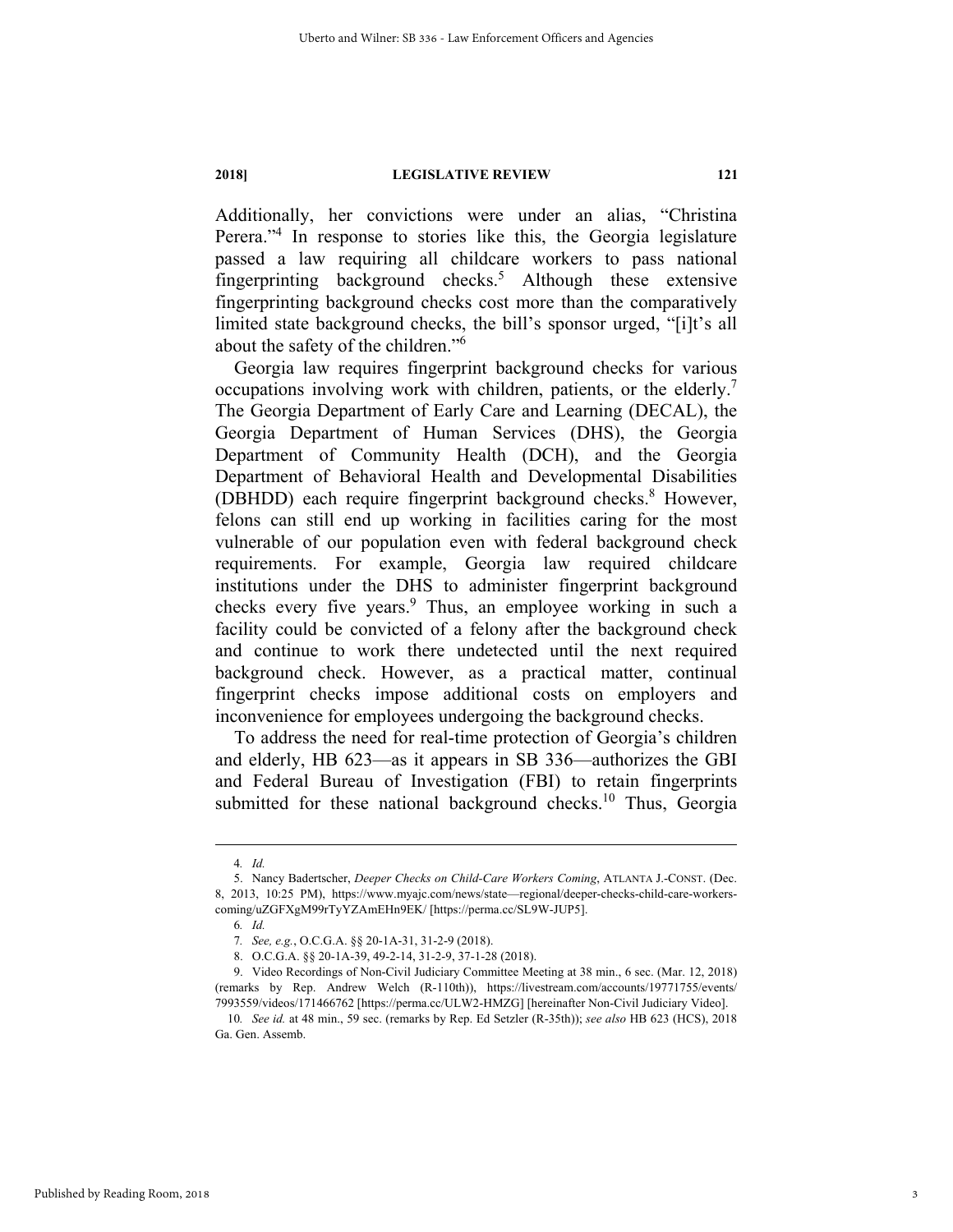officials could be notified instantly if a childcare worker has been charged with a felony anywhere in the United States.<sup>11</sup> Additionally, retention of fingerprint data could obviate the need for continual retesting.

#### *The Underlying SB 336*

In September 2009, the GBI's Internet Crimes Against Children Task Force detected an IP address from Rome, Georgia, sharing suspected child pornography.<sup>12</sup> A GBI agent subsequently obtained a subpoena from Comcast, the Internet provider for the IP address.<sup>13</sup> In response to the subpoena, Comcast revealed that the IP address belonged to Charles Ralph Henderson.<sup>14</sup> The GBI then obtained a search warrant and confiscated Henderson's computer.<sup>15</sup> The evidence stored on the computer led to Henderson's conviction on four counts of sexual exploitation of children.16

Subpoenas directed to Internet providers, like Comcast, have led to numerous charges of child pornography and other computer crimes.<sup>17</sup> Internet providers receiving subpoenas are often urged not to notify their customers who are being targeted by law enforcement.<sup>18</sup> Otherwise, customers aware of pending criminal investigations against them might delete the evidence necessary to sustain a conviction.19 In one copyright infringement case, for instance, Comcast informed its customer of the lawsuit against him and warned the customer that Comcast intended to reveal his identity in response to a subpoena.<sup>20</sup> The customer subsequently wiped his hard

 <sup>11</sup>*. See* Non-Civil Judiciary Video, *supra* note 9, at 49 min., 9 sec. (remarks by Rep. Ed Setzler (R-35th)).

 <sup>12.</sup> Henderson v. State, 320 Ga. App. 553, 554, 740 S.E.2d 280, 284 (Ga. Ct. App. 2013).

<sup>13</sup>*. Id.*, 740 S.E.2d at 284.

<sup>14</sup>*. Id.*, 740 S.E.2d at 284.

<sup>15</sup>*. Id.*, 740 S.E.2d at 284.

<sup>16</sup>*. Id.*, 740 S.E.2d at 284.

<sup>17</sup>*. See, e.g.*, United States v. Ortega, No. CR415-134, 2015 U.S. Dist. LEXIS 147638 at \*2 (S.D. Ga. 2015); Courtney v. State, 340 Ga. App. 496, 496, 797 S.E.2d 496, 496 (Ga. Ct. App. 2017).

 <sup>18.</sup> Michael Levenson, *Power to Seize Phone, Net Records Is a 'Sanctioned Fishing Expedition,' Critics Say*, BOS. GLOBE (July 16, 2017), https://www.bostonglobe.com/metro/2017/07/16/concernsraised-over-prosecutors-power-seize-phone-internet-records/JKdVWqjFNUSMkaboOoAhZK/story.html [https://perma.cc/LWH8-Z26D].

<sup>19</sup>*. Id.* 

 <sup>20.</sup> Paramount Pictures Corp. v. Davis, No. 05-0316, 2006 U.S. Dist. LEXIS 50955, at \*4–5 (E.D.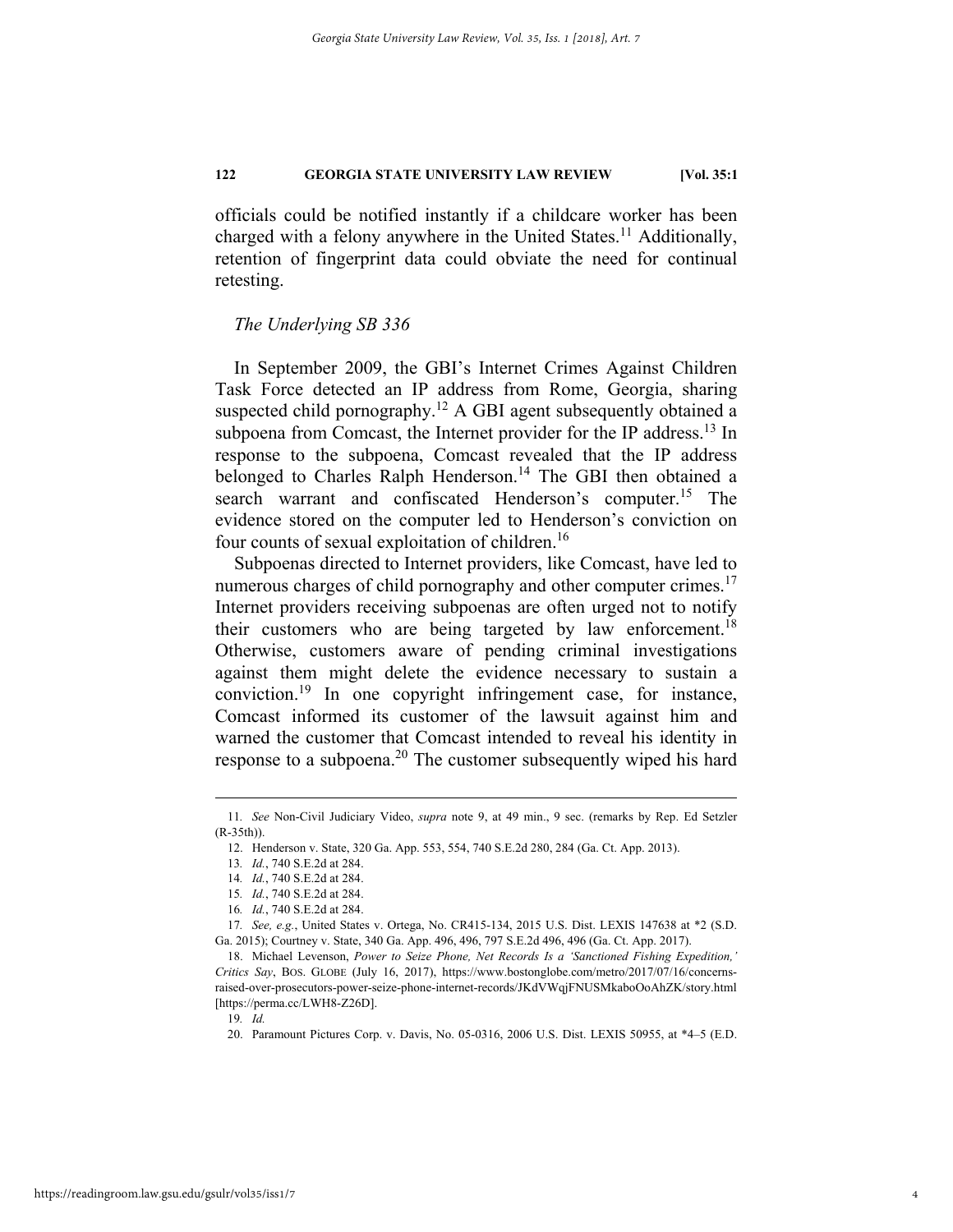drive clean before forensic examiners could confiscate it.<sup>21</sup> Although the language in such subpoenas requests that Internet providers refrain from notifying users of the subpoena, some Internet providers will always warn subscribers unless they are legally compelled to keep quiet. $22$ 

In response, legislators have sought to prevent Internet providers from warning subscribers of the existence of a subpoena against them. For example, the federally proposed Targeting Child Predators Act would amend 18 U.S.C. § 3486 to require Internet providers to wait 180 days before notifying subscribers of subpoenas requesting their personal information for child exploitation investigations.<sup>23</sup> Other states have prohibited Internet providers from notifying customers of subpoenas against them, regardless of the type of investigation,  $24$  and SB 336 contains the same prohibitions.

#### *Bill Tracking*

#### *Consideration and Passage by the Senate*

Senators Renee Unterman (R-45th), Butch Miller (R-49th), Gloria Butler (D-55th), and Joshua McKoon (R-29th) sponsored SB 336 in the Georgia Senate.<sup>25</sup> The bill was read for the first time in the Senate on January 22, 2018, and was committed to the Senate Committee on

Pa. July 26, 2006).

<sup>21</sup>*. Id.* at \*8.

 <sup>22.</sup> Aaron Sankin, *Meet Sonic, the Anti-Comcast*, DAILY DOT (Apr. 7, 2015, 9:07 AM), https://www.dailydot.com/layer8/sonic-isp-privacy/ [https://perma.cc/XZH5-3QBW].

<sup>23</sup>*. House Committee Passes DeSantis Bill Targeting Child Predators*, STATES NEWS SERVICE (Mar. 22, 2017), https://desantis.house.gov/2017/3/house-committee-passes-desantis-bill-targetingchild-predators (on file with the Georgia State University Law Review).

<sup>24</sup>*. See, e.g.*, ARIZ. REV. STAT. ANN. § 13-3016 (2018) (allowing an agency to apply for a court order directing Internet provider "not to notify any other person of the existence of the subpoena, court order or warrant for such period as the court deems appropriate"); FLA. STAT. ANN. § 934.24 (West 2018) (requiring Internet provider in certain circumstances to create backup copy of communications "[w]ithout notifying the subscriber"); 725 ILL. COMP. STAT. 5/115-17b (2018) (allowing court to prohibit disclosure of subpoena for up to ninety days in certain circumstances); VT. STAT. ANN. tit. 13, § 8103 (West 2018) (permitting delay of up to ninety days of required customer notification in "emergency" circumstances); W. VA. CODE § 62-1G-2(e) (2018) ("The electronic communications system or service . . . shall not disclose the existence of the subpoena or its response to the subpoena to the account holder identified in the subpoena.").

 <sup>25.</sup> Georgia General Assembly, SB 336, Bill Tracking, http://www.legis.ga.gov/Legislation/en-US/display/20172018/SB/336 [https://perma.cc/F6FH-XF78] [hereinafter SB 336 Bill Tracking].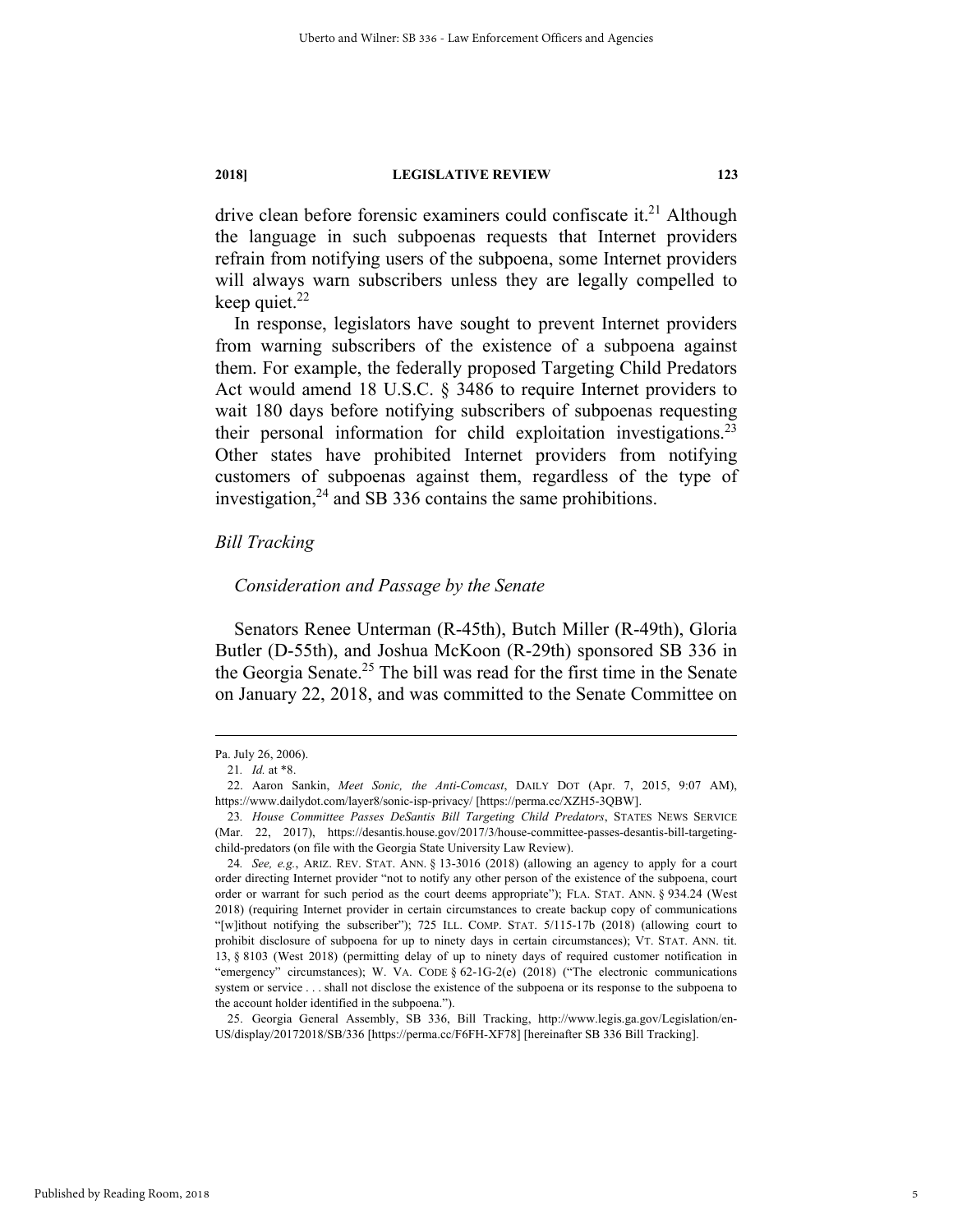Judiciary.26 On February 8, 2018, the Committee amended the bill in part and favorably reported it by Committee substitute.<sup>27</sup>

The Committee substitute included most of the introduced bill's text, but a few subsections were slightly changed.<sup>28</sup> The Committee updated the title to reflect the bill's purpose more directly without making any material change to its content.29 Further, the Committee also changed the text of two subsections to include internal references in the proposed statutory text. For example, Section 2 which sought to amend Code section 35-3-4.3(b)—now reads "the subpoena issued pursuant to subsection (a) of this Code section,"30 instead of simply stating "the subpoena for production."31 The Committee made no substantive changes.<sup>32</sup>

The Senate read the bill for the second time on February 12, 2018, and for the third time on February 28, 2018.33 No floor amendments were offered. The Senate passed the Committee substitute as amended on February 28, 2018, by a unanimous vote of 50 to  $0.34$ 

#### *Consideration and Passage by the House*

Representative Andrew Welch (R-110th) sponsored SB 336 in the Georgia House of Representatives.35 The House read the bill for the first time on March 1, 2018, and committed it to the House Judiciary Non-Civil Committee.<sup>36</sup> The bill was read in the House for the second time on March 5,  $2018<sup>37</sup>$  On March 12, 2018, the Judiciary

 <sup>26.</sup> State of Georgia Final Composite Status Sheet, SB 336, Jan. 22, 2018.

<sup>28</sup>*. Compare* SB 336, as introduced, 2018 Ga. Gen. Assemb., *with* SB 336 (SCS), 2018 Ga. Gen. Assemb.

<sup>29</sup>*. Compare* SB 336 (SCS), Title, p. 1, ll. 1–7, 2018 Ga. Gen. Assemb., *with* SB 336, as introduced, Title, p. 1, ll. 1–7, 2018 Ga. Gen. Assemb.

 <sup>30.</sup> SB 336 (SCS), § 2, p. 2, l. 56, 2018 Ga. Gen. Assemb.

 <sup>31.</sup> SB 336, as introduced, § 2, p. 2, l. 49, 2018 Ga. Gen. Assemb.

<sup>32</sup>*. Compare* SB 336, as introduced, 2018 Ga. Gen. Assemb., *with* SB 336 (SCS), 2018 Ga. Gen. Assemb.

 <sup>33.</sup> State of Georgia Final Composite Status Sheet, SB 336, Feb. 28, 2018.

<sup>34</sup>*. Id.*; Georgia Senate Voting Record, SB 336, Vote #533 (Feb. 28, 2018).

 <sup>35.</sup> SB 336 Bill Tracking, *supra* note 25.

 <sup>36.</sup> State of Georgia Final Composite Status Sheet, SB 336, Mar. 1, 2018.

<sup>37</sup>*. Id.*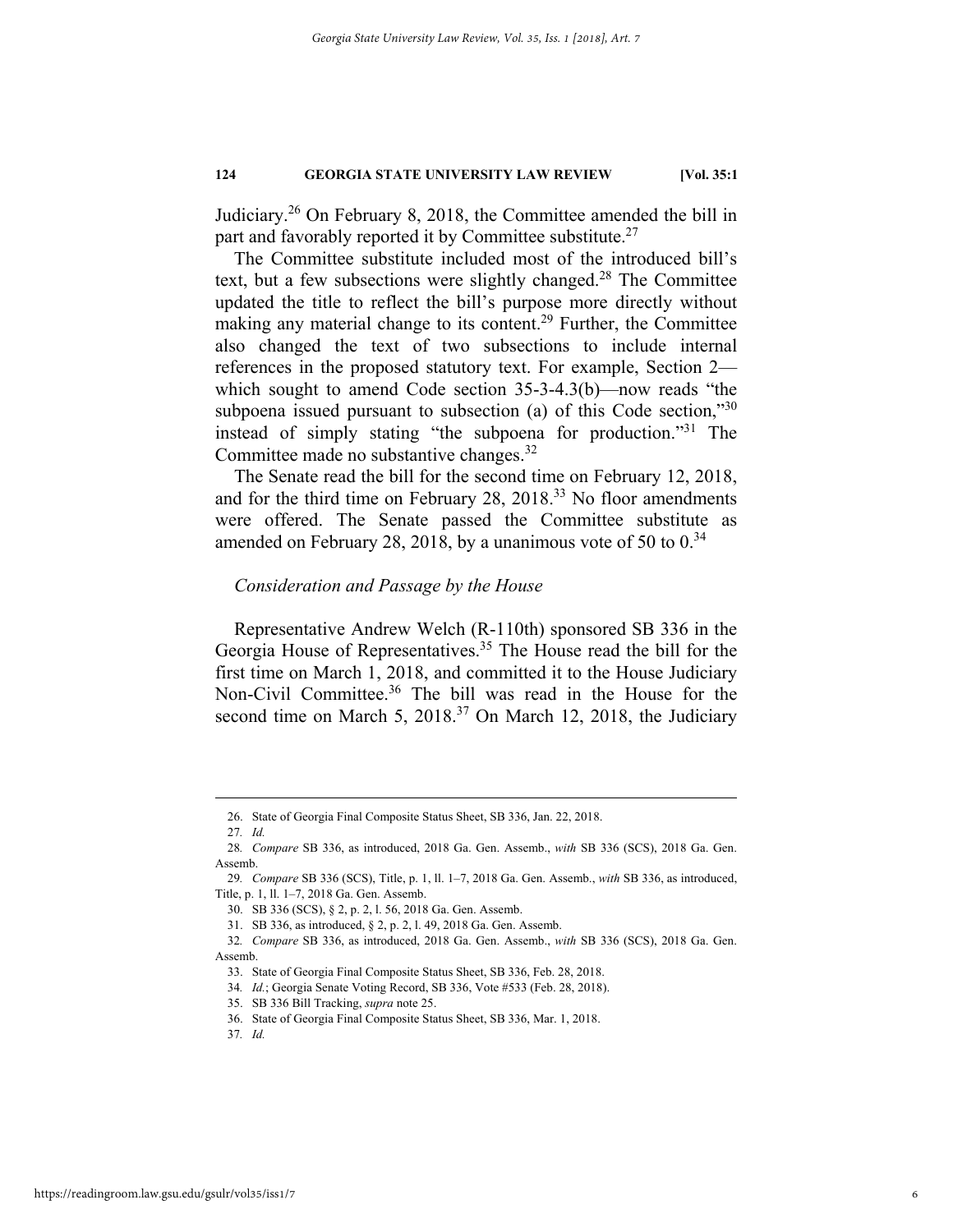Non-Civil Committee amended the bill in part and favorably reported the bill by substitute. $38$ 

The Committee added HB 623, then pending in the House, to SB 336 by substitute, making significant changes to the length and substance of SB 336. Specifically, these changes took SB 336's two former sections and added twenty-two subsections and a completely revised third section.<sup>39</sup> These changes were all directed at allowing the Georgia Crime Information Center to retain fingerprints of individuals who were going through background checks for an employer or agency that participated in the GBI's fingerprinting program, which was the content of HB 623.40 The Committee changed the title of SB 336 to reflect these substantive changes.<sup>41</sup>

The Committee's proposed change to SB 336 required updating several sections of Georgia's Code. Section 1A-1 added a paragraph,  $(a)(1)(F)$  to Code section 35-3-33, which would allow the Georgia Crime Information Center to "[o]btain and file fingerprints, descriptions, photographs, and any other pertinent identifying data on persons who"42 may be fingerprinted for background checks under Georgia or federal law.43 Such fingerprints are to be kept "separately from records relating to the identification of criminals."44

 <sup>38</sup>*. Id.*

<sup>39</sup>*. Compare* SB 336, as passed Senate, 2018 Ga. Gen. Assemb., *with* SB 336 (HCS), 2018 Ga. Gen. Assemb.

 <sup>40.</sup> SB 336 (HCS), Title, p. 1, ll. 5–14, 2018 Ga. Gen. Assemb. (amended to now read that SB 336 will "allow the Georgia Crime Information Center to retain fingerprints of certain individuals under certain circumstances"); *see* Non-Civil Judiciary Video, *supra* note 9; *id.* at 47 min., 30 sec. (remarks by Rep. Ed Setzler (R-35th)); *see also* HB 623 (HCS) 2017 Ga. Gen. Assemb.

 <sup>41.</sup> SB 336 (HCS), Title, p. 1, ll. 5–14, 2018 Ga. Gen. Assemb. The Committee's version of the title read that SB 336 was intended to do the following:

<sup>[</sup>T]o allow the Georgia Crime Information Center to retain fingerprints of certain individuals under certain circumstances and submit such fingerprints to the Federal Bureau of Investigation; to provide for an exchange of information to certain entities; to provide for removal of fingerprints under certain circumstances; to provide for fees; to amend Titles 20, 31, 37, and 49 of the Official Code of Georgia Annotated, relating to education, health, mental health, and social services, respectively, so as to allow the Georgia Bureau of Investigation and, as authorized, the Federal Bureau of Investigation to retain fingerprints when an agency or entity is participating in the bureau's program.

*Id.*

 <sup>42.</sup> O.C.G.A. § 35-3-33 (2018).

 <sup>43.</sup> SB 336 (HCS), § 1A-1, p. 3, ll. 68–80, 2018 Ga. Gen. Assemb. (making a change to the law that exempts fingerprints submitted to obtain or renew a weapons carry license).

<sup>44</sup>*. Id.* § 1A-1, p. 3, ll. 77–78.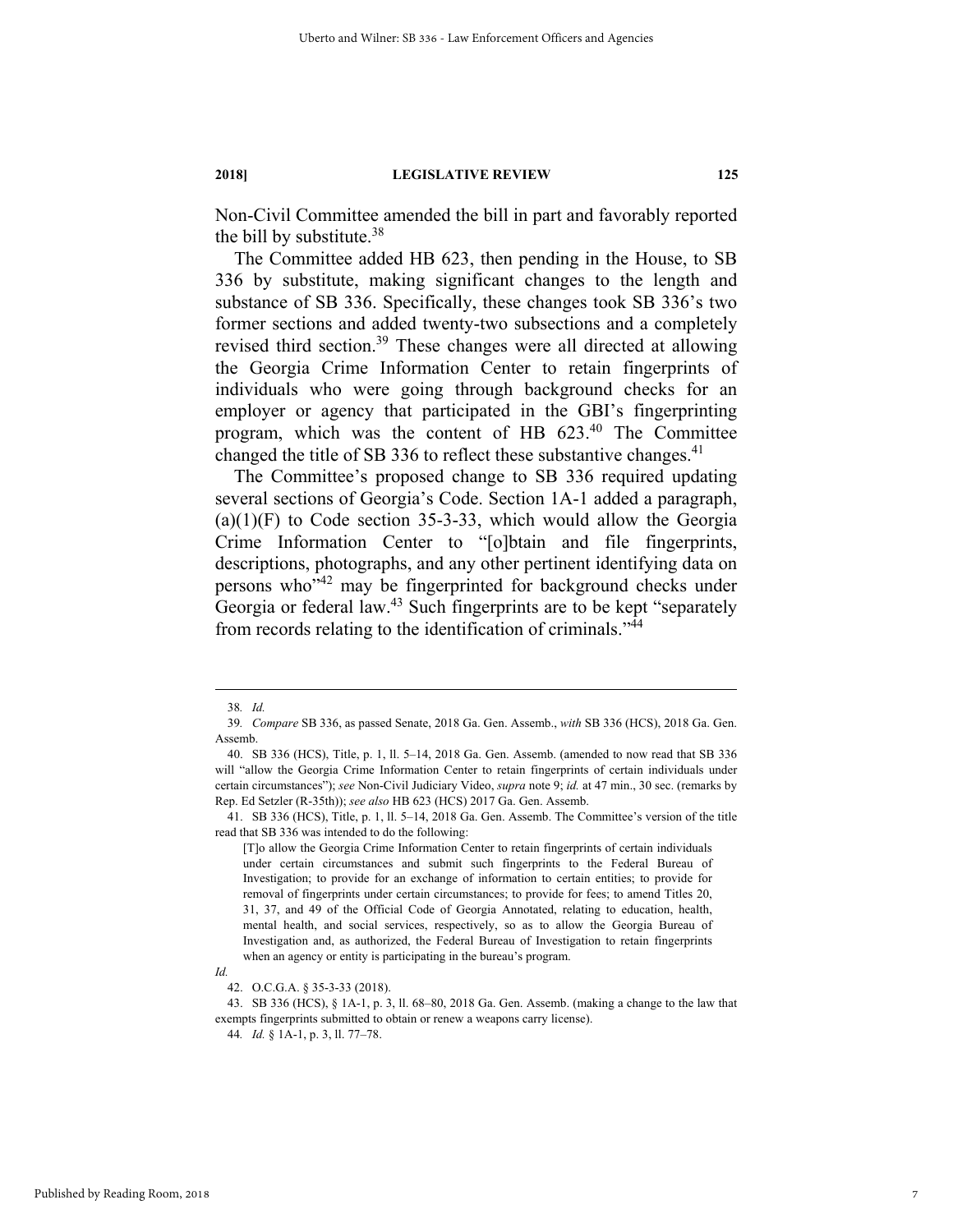The Committee's new Section 1A-2 further amended Code section 35-3-33 to allow the fingerprints obtained under the new paragraph to be submitted to the FBI if requested; require that fingerprints obtained under the new paragraph be removed within ten days of notification that the individual is no longer employed by or otherwise affiliated with the requesting entity or when the entity is no longer participating in the program; and allow the GBI to charge an annual fee of up to \$500 to any non-state entity "that desires to participate in the [fingerprinting] program."<sup>45</sup>

The Committee also added subsections that amended the Georgia Code to adapt to this new change to the GBI fingerprinting program. The first of these subsections sought to change Code section 20-1A-31.46 In addition to non-substantive grammatical changes, the Committee added that the "time frames set forth in this subsection shall not apply when fingerprints have been retained by the department due to its participation in the [fingerprinting] program."<sup>47</sup> Similarly, in addition to comparable non-substantive grammatical changes, this same time frame language was proposed to be added to Code sections 20-1A-32, 20-1A-38, 20-1A-39, 31-7-258, 49-5-62, 49-5-68, and 49-5-69.1.48

The Committee further changed several Code sections to indicate that if the relevant department was participating in the fingerprint program, the GBI and FBI "shall be authorized to retain fingerprints obtained" under the program "and the department shall notify the individual whose fingerprints were taken of the parameters of such retention."49 This notification language was proposed to be added to Code sections 20-1A-34, 31-2-9, 35-3-33, 31-7-254, 31-7-259, 37-1-28, 49-2-14, 49-2-14.1, 49-5-62, 49-5-64, 49-5-69.1, and 49-5-111.50

 <sup>45</sup>*. Id.* § 1A-2, pp. 3–4, ll. 82–101.

<sup>46</sup>*. Id.* § 2-1, pp. 4–5, ll. 104–06.

<sup>47</sup>*. Id.* § 2-1, pp. 4–5, ll. 144–46.

<sup>48</sup>*. Id.* § 2-2, pp. 5–6, ll. 161–66; SB 336 (HCS), § 2-4, pp. 6–7, ll. 197–98, 212–14, 2018 Ga. Gen. Assemb.; *id.* § 2-5, pp. 7–8, ll. 216–18, 255–58; *id.* § 2-9, pp. 10–11, ll. 313–15, 330–32, 358– 61; *id.* § 2-14, pp. 12–13, ll. 401–03, 426–28; *Id.* § 2-17, pp. 14, ll. 478–82; *id.* § 2-18, pp. 15, ll. 484– 86, 491–93.

<sup>49</sup>*. See, e.g.*, SB 336 (HCS), § 2-3, p. 6, ll. 191–95, 2018 Ga. Gen. Assemb.

<sup>50</sup>*. Id.*; *id.* § 2-6, p. 9, ll. 274–82; *id.* § 2-7, p. 9, ll. 284–91; *id.* § 2-8, pp. 9–10, ll. 293–95, 307– 11; *id.* § 2-10, p. 11, ll. 368–72; SB 336 (HCS), § 2-11, pp. 11–12, ll. 374–81, 2018 Ga. Gen. Assemb.; *id.* § 2-12, p. 12, ll. 383–90; *id.* § 2-13, p. 12, ll. 392–99; *id.* § 2-14, pp. 12–13, ll. 401–03,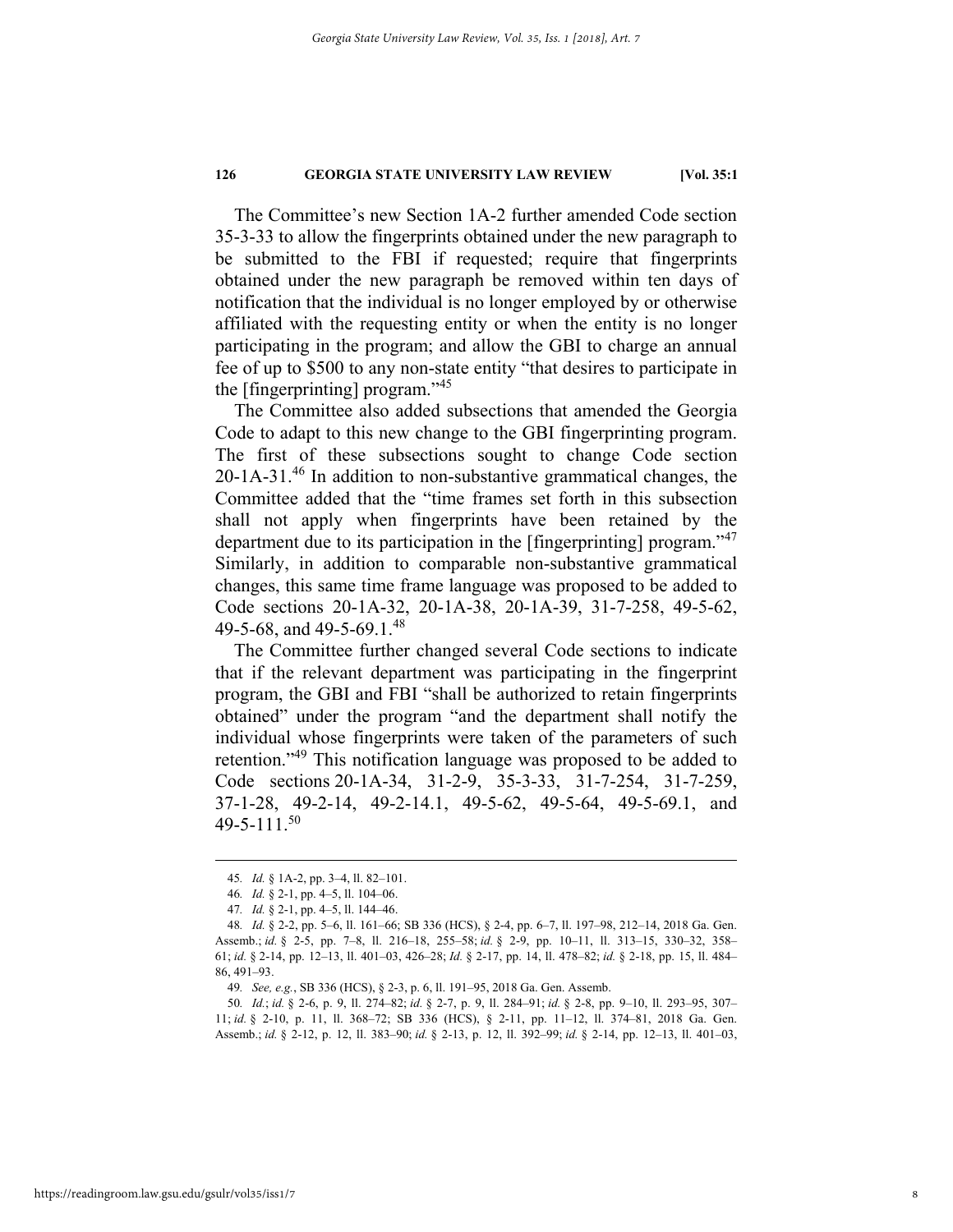Finally, the Committee's revised version amended Code section 49-5-63 to adapt it to the new fingerprinting program, changing the section to read that any employee other than a director "who receives a preliminary records check determination that is satisfactory shall not be required to obtain a fingerprint records check when fingerprints have been retained by the department due to its participation in the program."<sup>51</sup>

SB 336 was read for the third time in the House on March 19, 2018.52 The House passed the Committee substitute of SB 336 on March 19, 2018, by a majority vote of 113 to  $59^{53}$ 

The Senate agreed to the House substitute on March 29, 2018, by a vote of 46 to  $0.54$  The House then sent the bill to Governor Nathan Deal (R) on April 5, 2018.<sup>55</sup> Governor Deal signed the bill into law on May 6, 2018, and the bill became effective on July 1, 2018.<sup>56</sup>

#### *The Act*

*Part I* 

Part I of the Act amends Code section 35-3-4.1, relating to subpoenas to produce electronic communication service records for computers or electronic devices used in furtherance of certain offenses against minors, and Code section 35-3-4.3, relating to the subpoena power for investigations of violations involving trafficking of persons for labor or sexual servitude.<sup>57</sup> The legislature amended these Code sections to provide greater protection for victims of sexual abuse by preventing communication carriers from notifying subscribers suspected of such crimes of subpoenas issued against them.58 Otherwise, suspects notified of such subpoenas could thwart

 <sup>422–26;</sup> *id.* § 2-16, p. 14, ll. 459–60, 472–76; *id.* § 2-18, p. 15, ll. 484–91; SB 336 (HCS), § 2-19, p. 15, ll. 495–500, 2018 Ga. Gen. Assemb. (referring only to the GBI and not the FBI).

<sup>51</sup>*. Id.* § 2-15, p. 14, ll. 452–55.

 <sup>52.</sup> State of Georgia Final Composite Status Sheet, SB 336, Mar. 19, 2018.

<sup>53</sup>*. Id.*; Georgia House of Representatives Voting Record, SB 336, #728 (Mar. 19, 2018).

 <sup>54.</sup> Georgia Senate Voting Record, SB 336, Vote #782 (Mar. 29, 2018).

 <sup>55.</sup> State of Georgia Final Composite Status Sheet, SB 336, Apr. 5, 2018.

<sup>56</sup>*. See, e.g.*, O.C.G.A. § 35-3-33 (2018).

 <sup>57. 2018</sup> Ga. Laws 507, § 1-1, at 508–09.

 <sup>58.</sup> Video Recordings of Senate Meeting at 1 hr., 59 min., 43 sec. (Feb. 28, 2018) (remarks by Sen.

Renee Unterman (R-45th)), https://www.youtube.com/watch?time\_continue=10&v=6qxmnnlOFls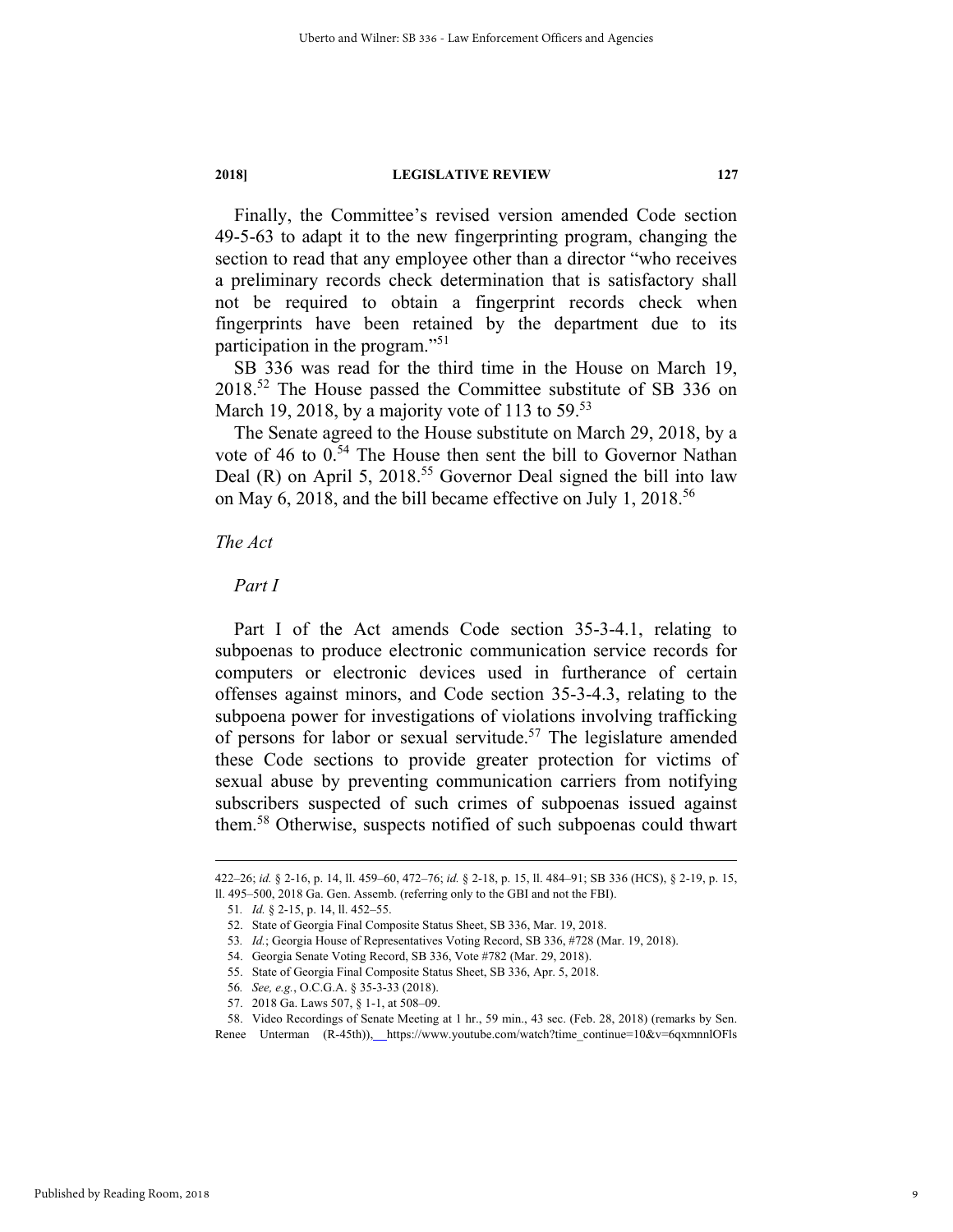investigators by simply deleting incriminating material from their computers.59

Section 1-1 adds subsection (a)(3) to Code section 353-4.1, providing that "[a] provider of electronic communication service or remote computing service shall not provide notification of the subpoena issued pursuant to paragraph (1) of this subsection to the subscriber or customer of such service."<sup>60</sup> Section 1-2 adds similar language to Code section 35-3-4.3 as new subsection (b), relabeling the previous subsection (b) as subsection  $(c)$ .<sup>61</sup>

*Part IA* 

Part IA of the Act amends Code section 35-3-33, relating to the powers and duties of the Georgia Crime Information Center (the Center).<sup>62</sup> The purpose of Part IA is to allow the Center to retain and submit to the FBI fingerprints for individuals subject to fingerprint based criminal history checks by either Georgia or federal law for employment or licensing purposes. $63$  This practice is known as the Retained Applicant Fingerprint Background Check program or the "Rapback" program.<sup>64</sup>

Section 1A-1 adds subsection  $(a)(1)(F)$  to Code section 35-3-33, creating an additional class of people for which the Center may obtain and file fingerprints.<sup>65</sup> Specifically, the Center may now collect fingerprints for employees subject to fingerprint background checks.66 However, the fingerprints collected under the Rapback program must be retained in a secure location separate from the

 <sup>[</sup>https://perma.cc/P5WW-CVD4].

<sup>59</sup>*. Id.*

 <sup>60. 2018</sup> Ga. Laws 507, § 1-1, at 508.

 <sup>61. 2018</sup> Ga. Laws 507, § 1-2, at 508.

 <sup>62. 2018</sup> Ga. Laws 507, § 1A-1, at 508–09.

 <sup>63.</sup> Video Recordings of Non-Civil Judiciary Committee Meeting, at 3 min., 5 sec. (Feb. 26, 2018) (remarks by Rep. Andrew Welch (R-110th)), https://livestream.com/accounts/ 19771755/events/7993559/videos/170754965 [https://perma.cc/B9KN-B8CP].

<sup>64</sup>*. Next Generation Identification (NGI)*, FED. BUREAU OF INVESTIGATION, https://www.fbi.gov/services/cjis/fingerprints-and-other-biometrics/ngi [https://perma.cc/E9MS-XDGD] (last visited Sept. 17, 2018); *Rapback*, OHIO DEP'T OF DEVELOPMENTAL DISABILITIES, http://dodd.ohio.gov/CountyBoards/Resources/Pages/Rapback.aspx [https://perma.cc/Q2GZ-5GSK] (last visited September 17, 2018) (providing origin of "Rapback" abbreviation).

 <sup>65. 2018</sup> Ga. Laws 507, § 1A-1, at 509.

 <sup>66.</sup> O.C.G.A. § 35-3-33(a)(1)(F) (2018)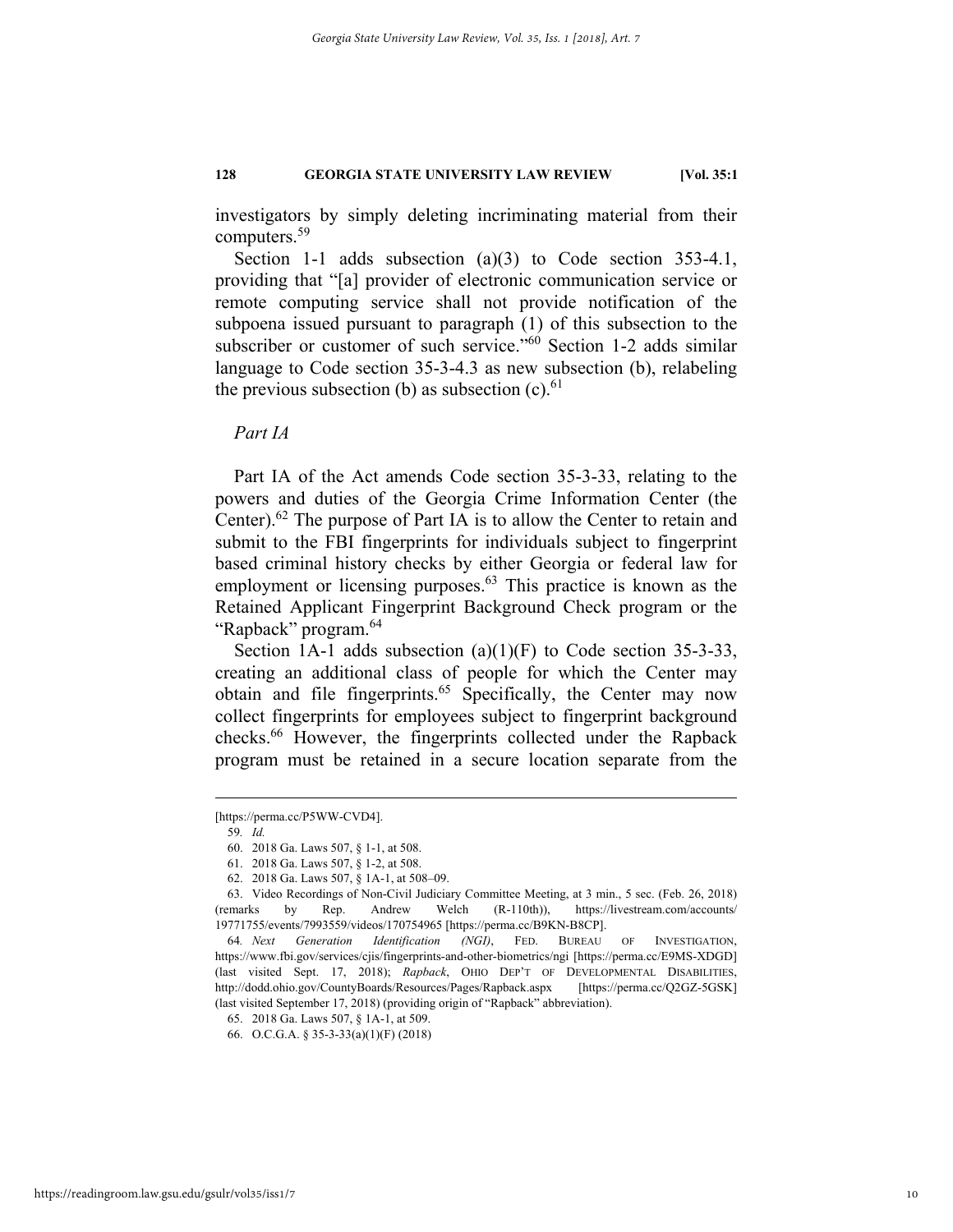fingerprints collected under the criminal system. $67$  Further, the Center may not retain fingerprints submitted for obtaining a weapons carry license.<sup>68</sup>

Section 1A-2 adds subsections  $(a)(18)$ – $(20)$  to Code section 35-3-33.69 These subsections clarify the Center's responsibilities in implementing the Rapback program.<sup>70</sup> The Center must now submit fingerprints collected under the program to the FBI.<sup>71</sup> The Center must also remove a person's fingerprints collected under the program within ten days after it receives notice that the person no longer works for a participating organization, or when an organization decides to no longer participate in the program.<sup>72</sup> The Center must inform the FBI when it deletes the fingerprints under these circumstances.73 Finally, the Center may collect an annual subscriber fee of up to \$500.00 for any non-state agency participating in the program.<sup>74</sup>

#### *Part II*

Although prior versions provided a much more expansive implementation of the new fingerprint check program, the Act focuses only on DECAL, DHS, DCH, and DBHDD.<sup>75</sup> Section 2 of the Act amends statutes governing fingerprint background checks for these agencies. Broadly, the amendments introduce notification and retention requirements and provide that repeated fingerprint collections are not necessary for participants in the new fingerprint collection program.

Section 2-1 amends Code section 20-1A-31, relating to records check applications for potential employees and fingerprint records checks.<sup>76</sup> First, the Act amends subsection (a) by specifying that the time frames described in that subsection do not apply when

 <sup>67</sup>*. Id.* 

<sup>68</sup>*. Id.* 

 <sup>69. 2018</sup> Ga. Laws 507, § 1A-2, at 509–10.

<sup>70</sup>*. Id.* 

 <sup>71.</sup> O.C.G.A. § 35-3-33(a)(18) (2018).

 <sup>72.</sup> O.C.G.A. § 35-3-33(a)(19) (2018).

<sup>73</sup>*. Id.* 

 <sup>74.</sup> O.C.G.A. § 35-3-33(a)(20) (2018).

 <sup>75.</sup> Non-Civil Judiciary Video, *supra* note 9.

 <sup>76. 2018</sup> Ga. Laws 507, § 2-1, at 510–11.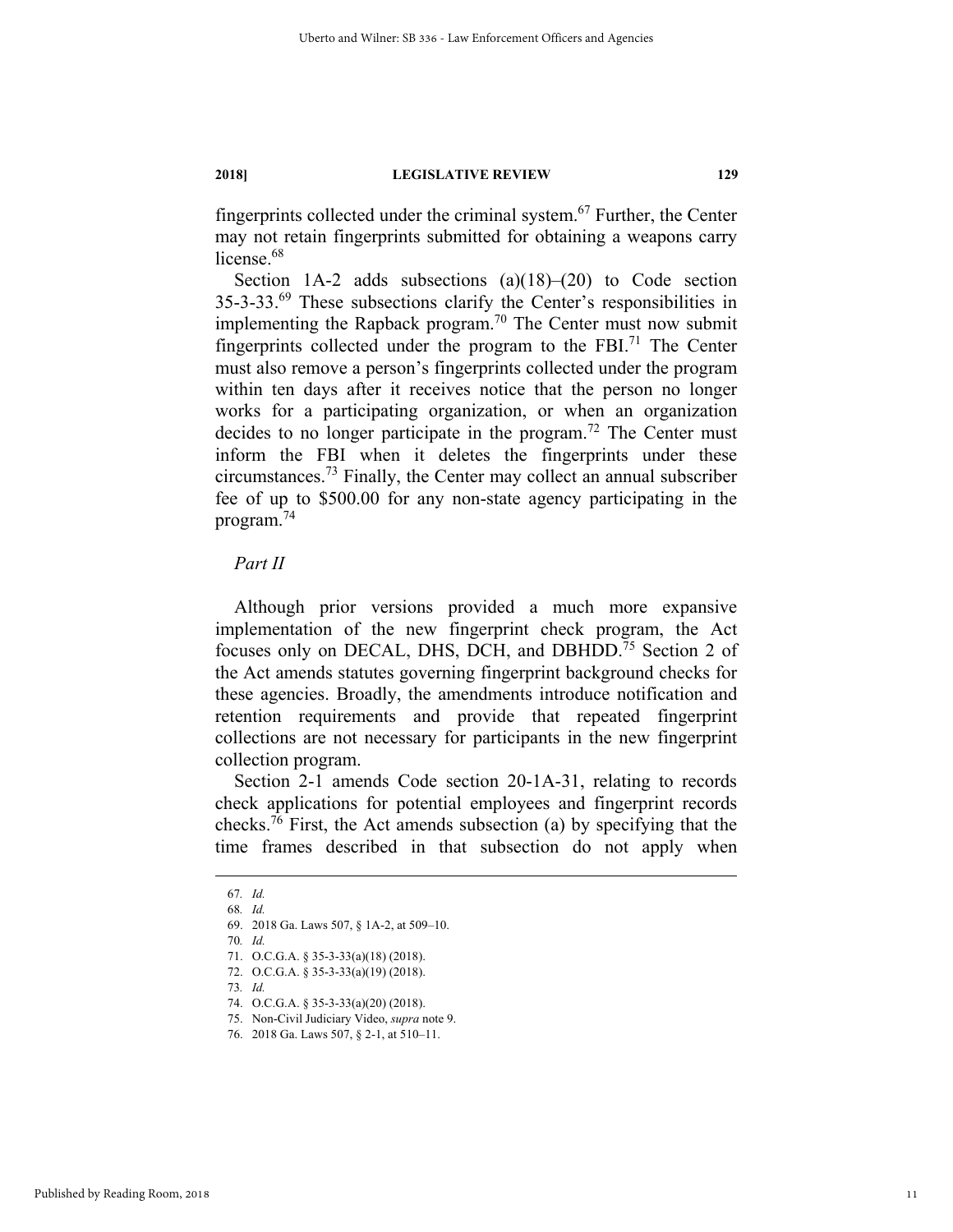fingerprints have been retained under the Rapback program.<sup>77</sup> Additionally, the Act amends subsection (b) by clarifying that employees do not need to have their fingerprints checked every five years if their fingerprints have been retained under the Rapback program.78 Additionally, the Act includes non-substantive grammar changes throughout this Code section.79

Section 2-2 amends Code section 20-1A-32, relating to program license or commission applicants, records check requirements, and change of ownership.<sup>80</sup> The Act adds subsection (d), which specifies that the time frames described in that Code section do not apply when fingerprints have been retained under the Rapback program.  $81$ 

Section 2-3 amends Code section 20-1A-34, relating to fingerprint checks on the national level, satisfactory determination prior to employment, and additional records checks.<sup>82</sup> The Act amends subsection (b) by clarifying that employees do not need to have their fingerprints checked every five years if their fingerprints have been retained under the Rapback program.<sup>83</sup> The Act also adds subsection (c), which states that the GBI and FBI may retain fingerprints obtained through the Rapback program if the department is a participating organization. ${}^{84}$  The department must now notify the person whose fingerprints were taken of the parameters of such retention.85 Finally, the Act includes non-substantive grammar changes throughout this Code section.86

Section 2-4 amends Code section 20-1A-38, relating to change of directors and records check requirements.<sup>87</sup> The Act amends subsection (a) by specifying that the time frames described in subsection (a) do not apply when fingerprints have been retained

 <sup>77</sup>*. Id.* at 511.

<sup>78</sup>*. Id.* 

<sup>79</sup>*. Id.* at 510–11.

 <sup>80. 2018</sup> Ga. Laws 507, § 2-2, at 511.

<sup>81</sup>*. Id.* 

 <sup>82. 2018</sup> Ga. Laws 507, § 2-3, at 511–12.

<sup>83</sup>*. Id.* at 512.

 <sup>85.</sup> O.C.G.A. § 20-1A-34(c) (2018).

 <sup>86. 2018</sup> Ga. Laws 507, § 2-3, at 511–12.

 <sup>87. 2018</sup> Ga. Laws 507, § 2-4, at 512–13.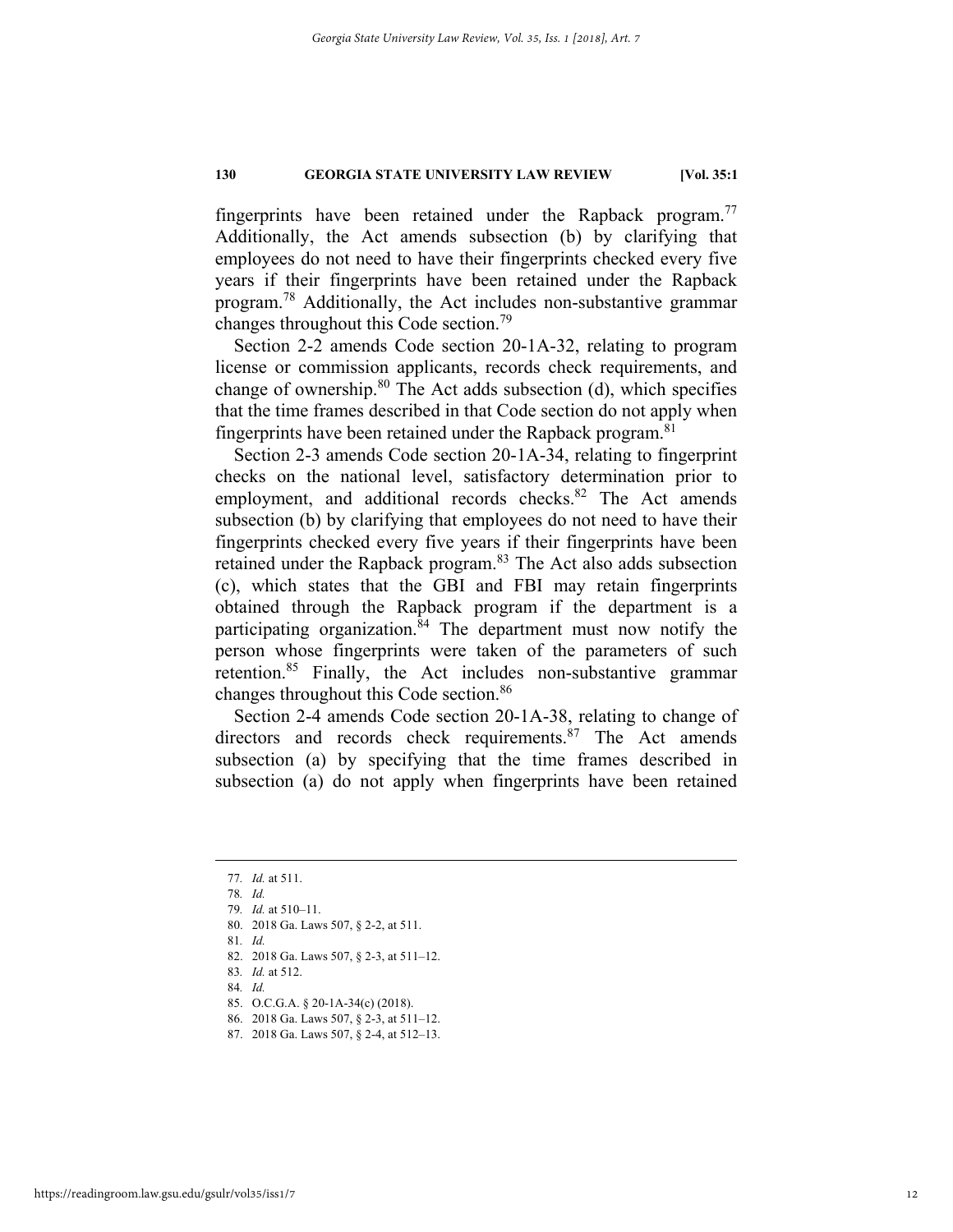under the Rapback program.<sup>88</sup> The Act also includes non-substantive syntax changes.<sup>89</sup>

Section 2-5 amends Code section 20-1A-39, relating to potential employees, current employees and directors, and records check requirements.<sup>90</sup> The Act amends subsection (a) by specifying that the time frames described in that subsection do not apply when fingerprints have been retained under the Rapback program.<sup>91</sup> The Act also amends subsection (c) by clarifying that employees do not need to have their fingerprints checked every five years if their fingerprints have been retained under the Rapback program.<sup>92</sup> Additionally, the Act includes non-substantive grammar changes throughout this Code section.<sup>93</sup>

Section 2-6 amends Code section 31-2-9, relating to records check requirements for certain health care facilities.<sup>94</sup> The Act adds subsection (g), which states that the GBI and FBI may retain fingerprints obtained through the Rapback program if the department is a participating organization.<sup>95</sup> Subsection (g) also requires the department to notify the person whose fingerprints were taken of the parameters of such retention.<sup>96</sup>

Section 2-7 amends Code section 31-2A-7, relating to "conviction data," to authorize departments to receive data from law enforcement relevant to employment decisions and criminal history information.<sup>97</sup> The Act adds subsection (h), which states that the GBI and FBI may retain fingerprints obtained through the Rapback program if the department is a participating organization. $98$  Subsection (h) also requires the department to notify the person whose fingerprints were taken of the parameters of such retention.<sup>99</sup>

- 95*. Id.*
- 96*. Id.*

97. 2018 Ga. Laws 507, § 2-7, at 514.

98*. Id.* 99*. Id.* 

 <sup>88</sup>*. Id.* 

<sup>89</sup>*. Id.* 90. 2018 Ga. Laws 507, § 2-5, at 513–14. 91*. Id.* at 514. 92*. Id.*  93. 2018 Ga. Laws 507, § 2-5, at 513–14.

 <sup>94. 2018</sup> Ga. Laws 507, § 2-6, at 514.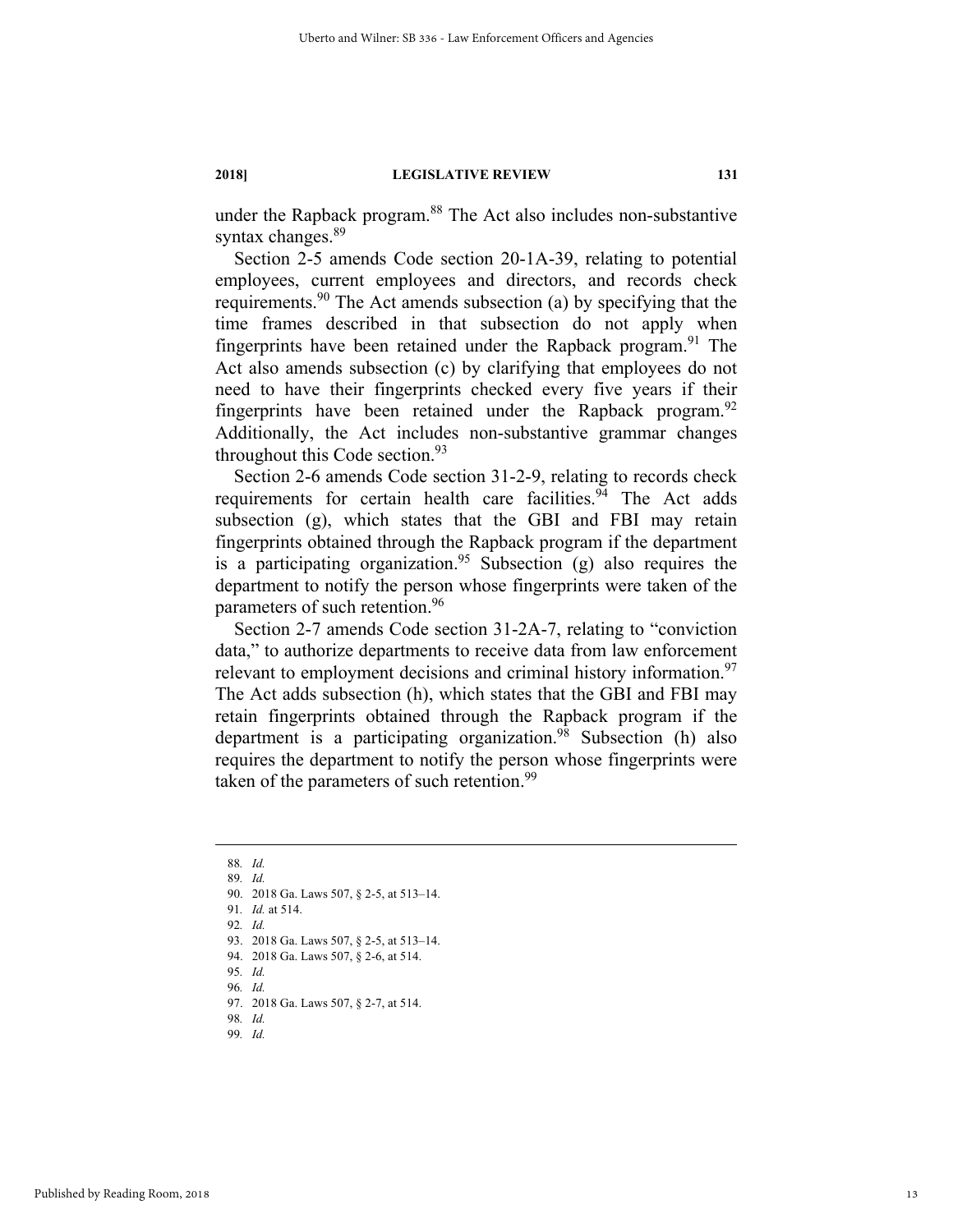Section 2-8 amends Code section 31-7-254, relating to the transmission of the director's fingerprints to the Georgia Crime Information Center for review and notification to the department of its findings.100 The GBI and FBI may retain fingerprints obtained through the Rapback program if the department is a participating organization.<sup>101</sup> The department must also notify the person whose fingerprints were taken of the retention.<sup>102</sup>

Section 2-9 amends Code section 31-7-258, relating to the change of facility director, notification to department, and effect of department determination.<sup>103</sup> The Act amends subsections (a) and (c) by specifying that the time frames described in those subsections do not apply when fingerprints have been retained under the Rapback program.104 Additionally, the Act includes non-substantive grammar changes throughout this Code section.<sup>105</sup>

Section 2-10 amends Code section 31-7-259, relating to preliminary records check determinations.<sup>106</sup> The GBI and FBI may retain fingerprints obtained through the Rapback program if the department is a participating organization.<sup>107</sup> The department must also notify the person whose fingerprints were taken of the parameters of such retention.<sup>108</sup>

Section 2-11 amends Code section 37-1-28, relating to conviction data.<sup>109</sup> The Act adds subsection (g), which states that the GBI and FBI may retain fingerprints obtained through the Rapback program if the department is a participating organization.<sup>110</sup> The department must also notify the person whose fingerprints were taken of the parameters of such retention.<sup>111</sup>

Section 2-12 amends Code section 49-2-14, relating to record searches for conviction data on prospective employees.<sup>112</sup> The Act

102*. Id.* 

104*. Id.*

105*. Id.* 

106. 2018 Ga. Laws 507, § 2-10, at 516–17.

107. O.C.G.A. § 31-7-259(n) (2018).

108*. Id.* 

109. 2018 Ga. Laws 507, § 2-11, at 517.

- 111. O.C.G.A. § 37-1-28(g) (2018).
- 112. 2018 Ga. Laws 507, § 2-12, at 517.

 <sup>100. 2018</sup> Ga. Laws 507, § 2-8, at 515.

 <sup>101.</sup> O.C.G.A. § 31-7-254 (2018).

 <sup>103. 2018</sup> Ga. Laws 507, § 2-9, at 515–16.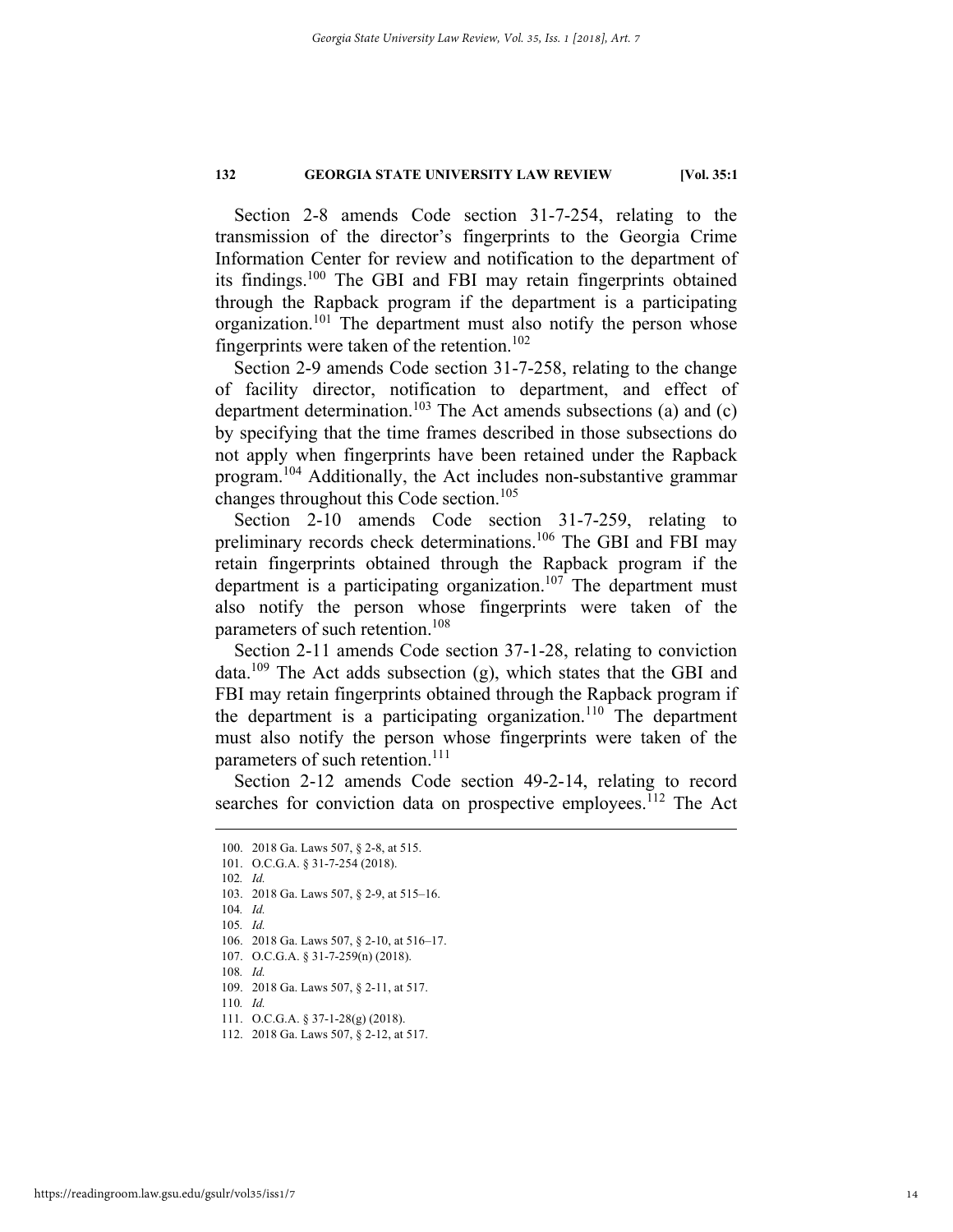adds subsection (i), which states that the GBI and FBI may retain fingerprints obtained through the Rapback program if the department is a participating organization.<sup>113</sup> Subsection (i) also requires the department to notify the person whose fingerprints were taken of the parameters of such retention.<sup>114</sup>

Section 2-13 amends Code section 49-2-14.1, relating to definitions and records check requirements for licensing certain facilities.<sup>115</sup> The Act adds subsection  $(g)$ , which states that the GBI and FBI may retain fingerprints obtained through the Rapback program if the department is a participating organization.<sup>116</sup> Subsection (g) also requires the department to notify the person whose fingerprints were taken of the parameters of such retention.<sup>117</sup>

Section 2-14 amends Code section 49-5-62, relating to records check applications for directors of new facilities and preliminary records checks for employees.<sup>118</sup> The Act adds subsection (b), which states that the GBI and FBI may retain fingerprints obtained through the Rapback program if the department is a participating organization.<sup>119</sup> Subsection (b) also requires the department to notify the person whose fingerprints were taken of the retention.<sup>120</sup> Furthermore, subsection (b) specifies that the time frames described do not apply when fingerprints have been retained under the Rapback program.121 The Act also includes non-substantive grammar changes throughout this Code section.<sup>122</sup>

Section 2-15 amends Code section 49-5-63, relating to notice of determination, issue of license, and effect of unsatisfactory determination.<sup>123</sup> The amendment specifies that any employee other than the director who receives a satisfactory records check does not need to obtain a fingerprint records check if that employee's fingerprints have been retained by the department under the Rapback

119*. Id.* at 518. 120*. Id.* 

 <sup>113</sup>*. Id.*

<sup>114</sup>*. Id.* 

 <sup>115. 2018</sup> Ga. Laws 507, § 2-13, at 517.

<sup>116</sup>*. Id.*

<sup>117</sup>*. Id.* 

 <sup>118. 2018</sup> Ga. Laws 507, § 2-14, at 517–18.

 <sup>122. 2018</sup> Ga. Laws 507, § 2-14, at 517–18.

 <sup>123. 2018</sup> Ga. Laws 507, § 2-15, at 518–19.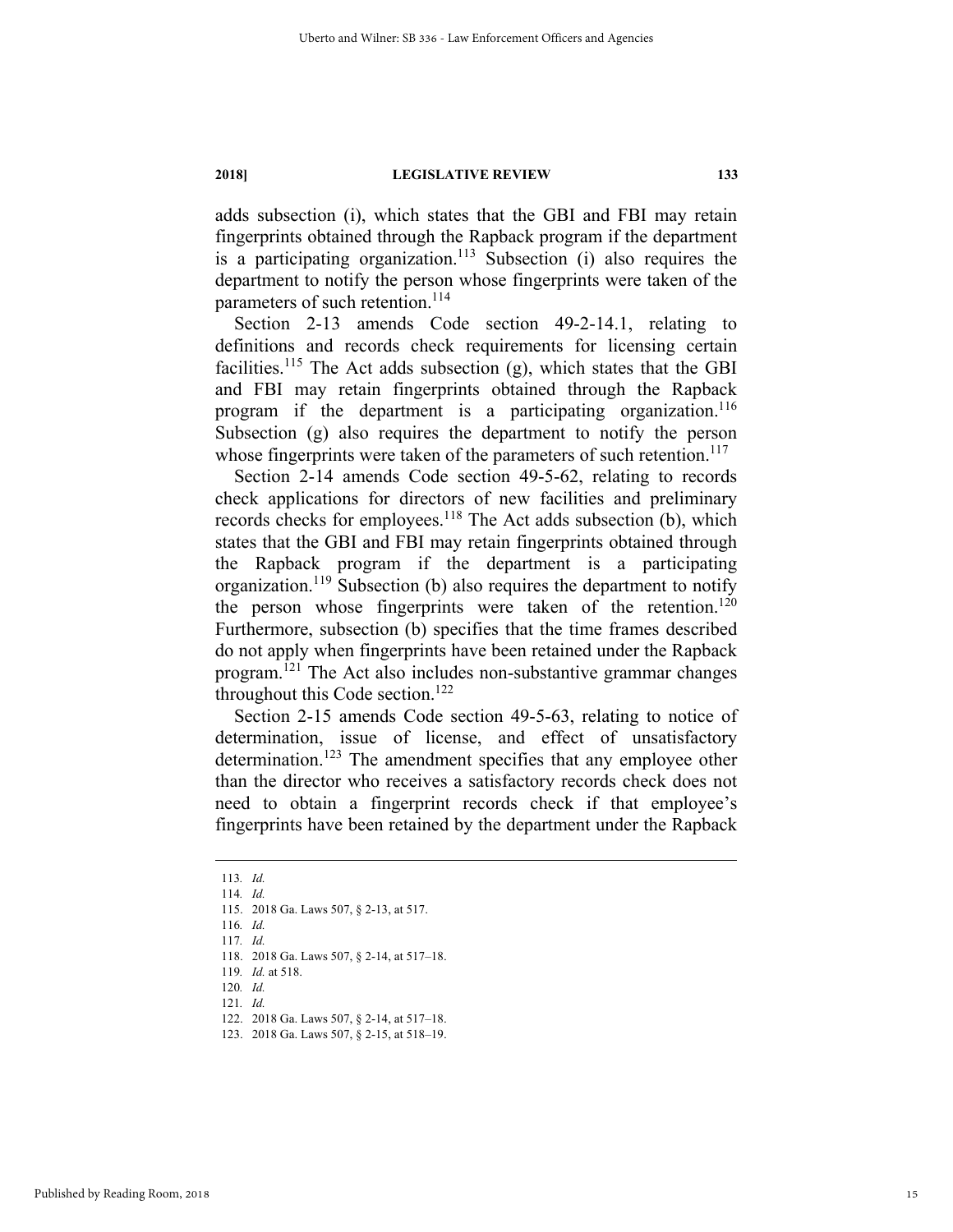program.124 The amendment also includes non-substantive grammar changes throughout this Code section.<sup>125</sup>

Section 2-16 amends Code section 49-5-64, relating to fingerprint records checks.126 The Act retains subsection (a) and adds subsection (b), which states that the GBI and FBI may retain fingerprints obtained through the Rapback program if the department is a participating organization.<sup>127</sup> Subsection (b) also requires the department to notify the person whose fingerprints were taken of the retention.128

Section 2-17 amends Code section 49-5-68, relating to change of director.<sup>129</sup> The Act adds subsection (d), which specifies that the time frames described in this Code section do not apply when the fingerprints have been retained under the Rapback program.<sup>130</sup>

Section 2-18 amends Code section 49-5-69.1, relating to fingerprint and preliminary records checks for foster homes, notice of results, violations, and foster parents known to have criminal records.131 The Act adds subsection (f), which specifies that the time frames described in this Code section do not apply when fingerprints have been retained under the Rapback program.<sup>132</sup> The GBI and FBI may retain fingerprints obtained through the Rapback program if the department is a participating organization.<sup>133</sup> Further, the department must notify the person whose fingerprints were taken of the parameters of such retention.<sup>134</sup>

Section 2-19 amends Code section 49-5-111, relating to employers authorized to make records checks.<sup>135</sup> The Act revises subsection  $(c)$ by providing that the GBI and FBI may retain fingerprints obtained through the Rapback program if the department is a participating

- 129. 2018 Ga. Laws 507, § 217, at 519.
- 130*. Id.*

 <sup>124</sup>*. Id.* at 519.

<sup>125</sup>*. Id.* at 518–19.

 <sup>126. 2018</sup> Ga. Laws 507, § 2-16, at 519.

<sup>127</sup>*. Id.* 128*. Id.*

 <sup>131. 2018</sup> Ga. Laws 507, § 2-18, at 519–20.

<sup>132</sup>*. Id.* at 520.

 <sup>133.</sup> O.C.G.A. § 49-5-69.1(f) (2018).

 <sup>135. 2018</sup> Ga. Laws 507, § 2-19, at 520.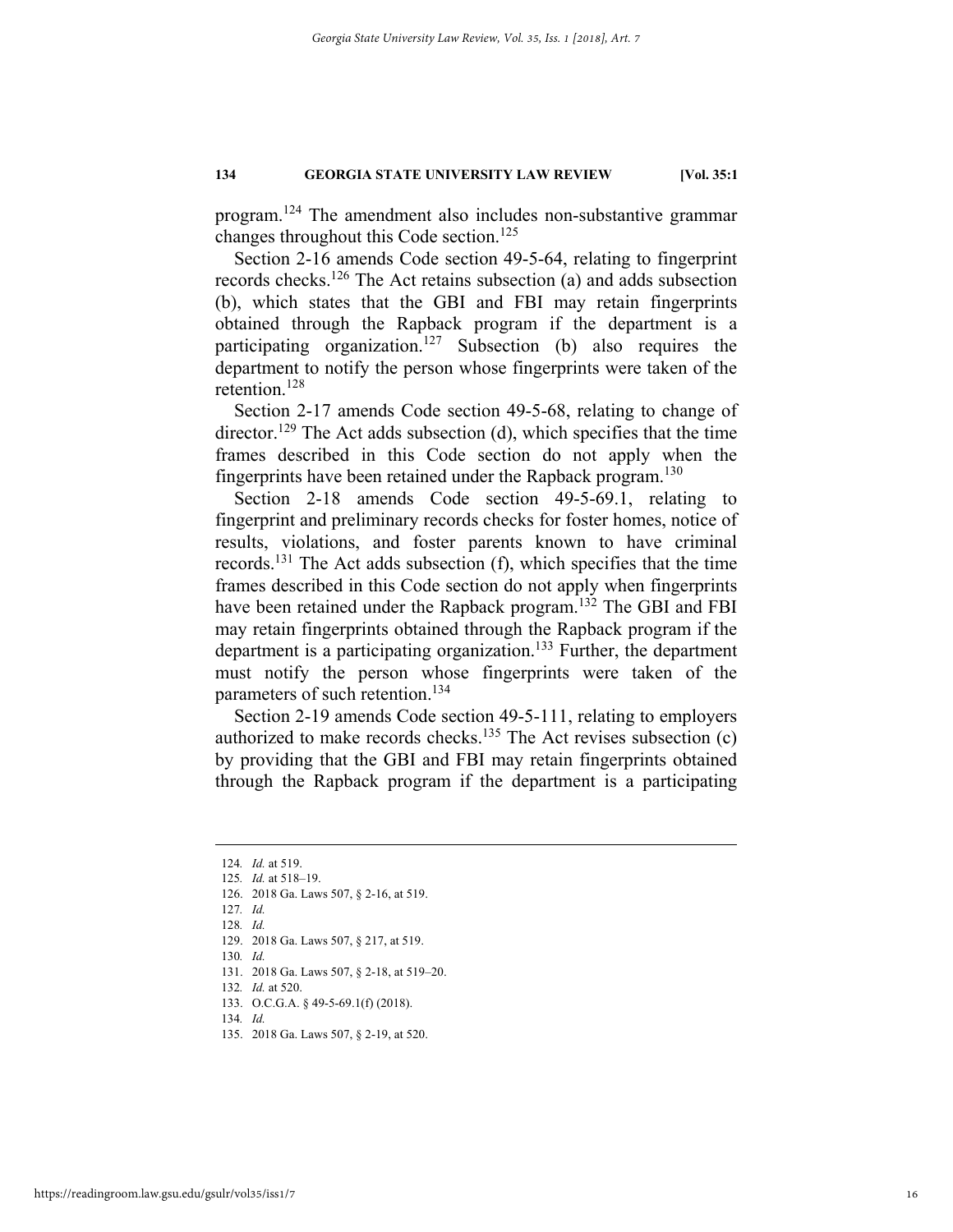organization.136 The amendment also requires the department to notify the person whose fingerprints were taken of the retention.<sup>137</sup>

#### *Analysis*

#### *Strengthening Law Enforcement*

The original form of SB 336 sought to prohibit Internet providers from notifying customers of subpoenas against them. Such a prohibition allows law enforcement to access the data authorized under the subpoena before the user would have a chance to know of the subpoena. Prior to the passage of SB 336, an Internet service provider was able to, at its discretion, inform customers of a subpoena against them, although law enforcement could urge the service provider not to do so.<sup>138</sup> If informed of a subpoena against them, the customers could have erased, removed, or otherwise destroyed the data sought by law enforcement in an effort to escape conviction.139 As the law stands today, these customers will not know of the subpoena seeking their data before law enforcement has the chance to act on it. Fundamentally, such a law strengthens law enforcement's power at the expense of suspects having knowledge of subpoenas against them.

The law is a reflection of a government seeking to shore up the power of law enforcement against a rising wave of technology that is increasingly more difficult to track. Georgia is certainly not the first state to pass such a law; many states have taken this step or similar ones in recent years, including Florida, Vermont, Illinois, and West Virginia.<sup>140</sup> Federal law enforcement is also struggling with how to

 <sup>136</sup>*. Id.*

<sup>137</sup>*. Id.* 

 <sup>138.</sup> Levenson, *supra* note 18.

<sup>139</sup>*. See, e.g.*, Paramount Pictures Corp. v. Davis, No. 05-0316, 2006 U.S. Dist. LEXIS 50955, at \*4– 5 (E.D. Pa. July 26, 2006).

 <sup>140.</sup> FLA. STAT. ANN. § 934.24 (West 2018) (requiring Internet provider in certain circumstances to create backup copy of communications "[w]ithout notifying the subscriber"); 725 ILL. COMP. STAT. ANN. 5/115-17b (West 2018) (allowing court to prohibit disclosure of subpoena for up to ninety days in certain circumstances); VT. STAT. ANN. tit. 13 § 8103 (West 2018) (permitting delay of up to ninety days of required customer notification in "emergency" circumstances); W. VA. CODE ANN. § 62-1G-2(e) (West 2018) ("The electronic communications system or service . . . shall not disclose the existence of the subpoena or its response to the subpoena to the account holder identified in the subpoena.").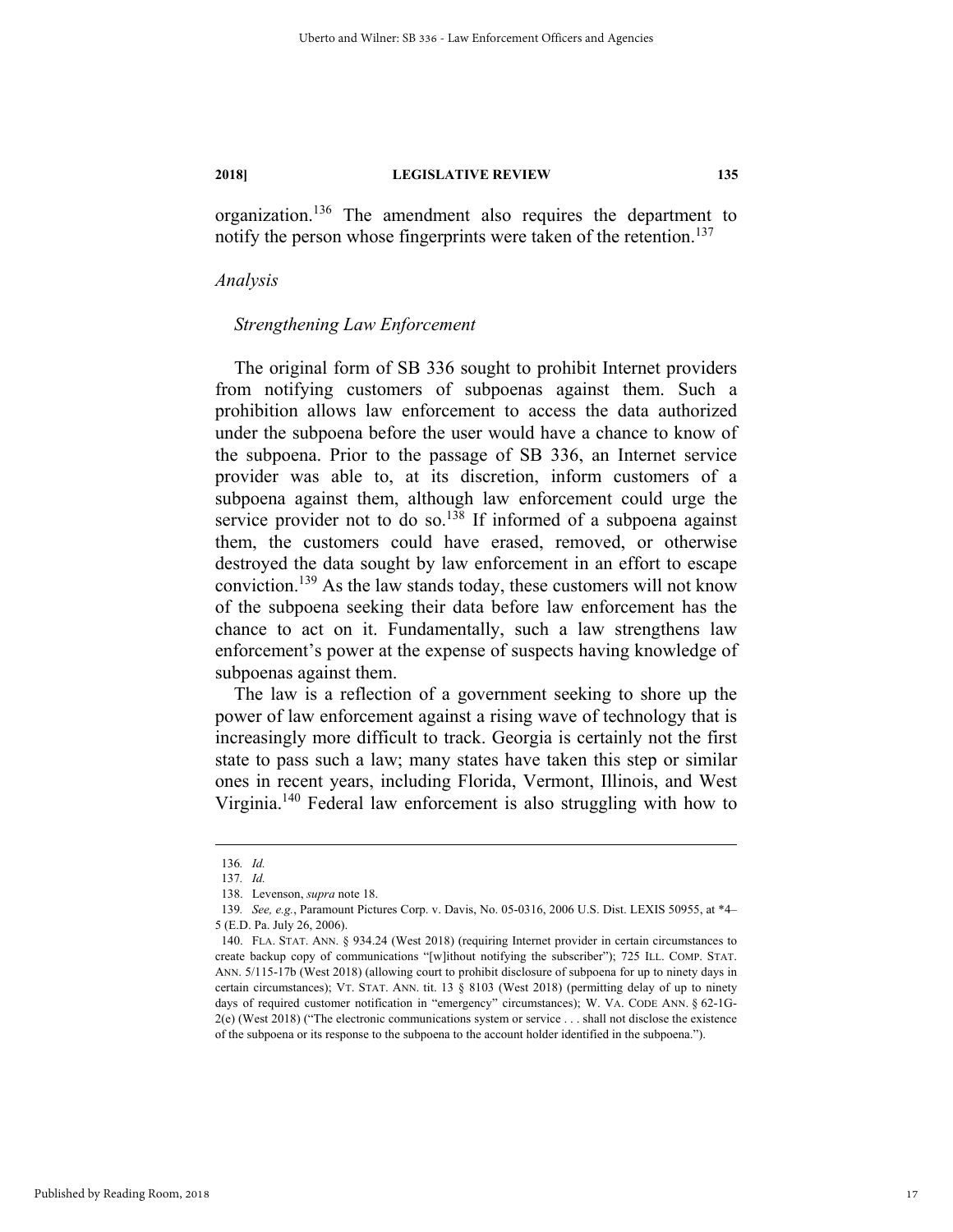handle increasingly elusive data and tech companies, which will cooperate with law enforcement only if legally compelled to do so.<sup>141</sup> Thus, the introduction of SB 336 exemplifies Georgia's interest in supporting law enforcement against new technology by choosing to give law enforcement more tools to fight against disappearing data.

However, SB 336, in its final form, was more than just an attempt to stop Internet service providers from informing their customers of subpoenas against them. SB 336 went through substantial changes in the House, where the Judiciary Non-Civil Committee added the substance of HB 623, then pending in the House, to SB 336 by Committee substitute.142 These changes sought to allow the Georgia Crime Information Center to retain fingerprints of individuals who were going through background checks for an employer or agency who participated in the GBI's fingerprinting program.

SB 336, before passage, became a bipartite bill; it would prohibit Internet service providers from notifying customers of subpoenas against them and would also give the Georgia Crime Information Center more power by allowing it to retain certain individuals' fingerprints. Both portions of SB 336 thus serve to increase the power of law enforcement, reflecting a commitment by the Georgia legislature to better equip state law enforcement.

 <sup>141.</sup> Most technology companies, particularly those in Silicon Valley, now publicly state their disinclination to cooperate with federal prosecutors unless faced with a court order compelling them to do so. *See, e.g.*, GUIDELINES FOR LAW ENFORCEMENT AUTHORITIES, TWITTER, INC. (2017) ("Nonpublic information about Twitter users will not be released to law enforcement except in response to appropriate legal process such as a subpoena, court order, or other valid legal process."); LEGAL PROCESS FOR USER DATA REQUESTS FAQ, GOOGLE, INC. (2018), https://support.google.com/transparencyreport/answer/7381738 [https://perma.cc/9UVQ-X3ER] (last visited Oct. 25, 2018) ("When we receive such a request, our team reviews the request to make sure it satisfies legal requirements and Google's policies. Generally speaking, for us to produce any data, the request must be made in writing, signed by an authorized official of the requesting agency and issued under an appropriate law. If we believe a request is overly broad, we'll seek to narrow it."); LEGAL PROCESS GUIDELINES FOR GOVERNMENT AND LAW ENFORCEMENT WITHIN THE UNITED STATES, APPLE, INC. (2017) ("For all requests from government and law enforcement agencies within the United States . . . Apple will only provide content in response to a search warrant issued upon a showing of probable cause . . . . In instances where Apple determines that there is no valid legal basis or where a request is considered to be unclear, inappropriate or over-broad Apple will challenge or reject the request.").

<sup>142</sup>*. See supra* text accompanying notes 39–51.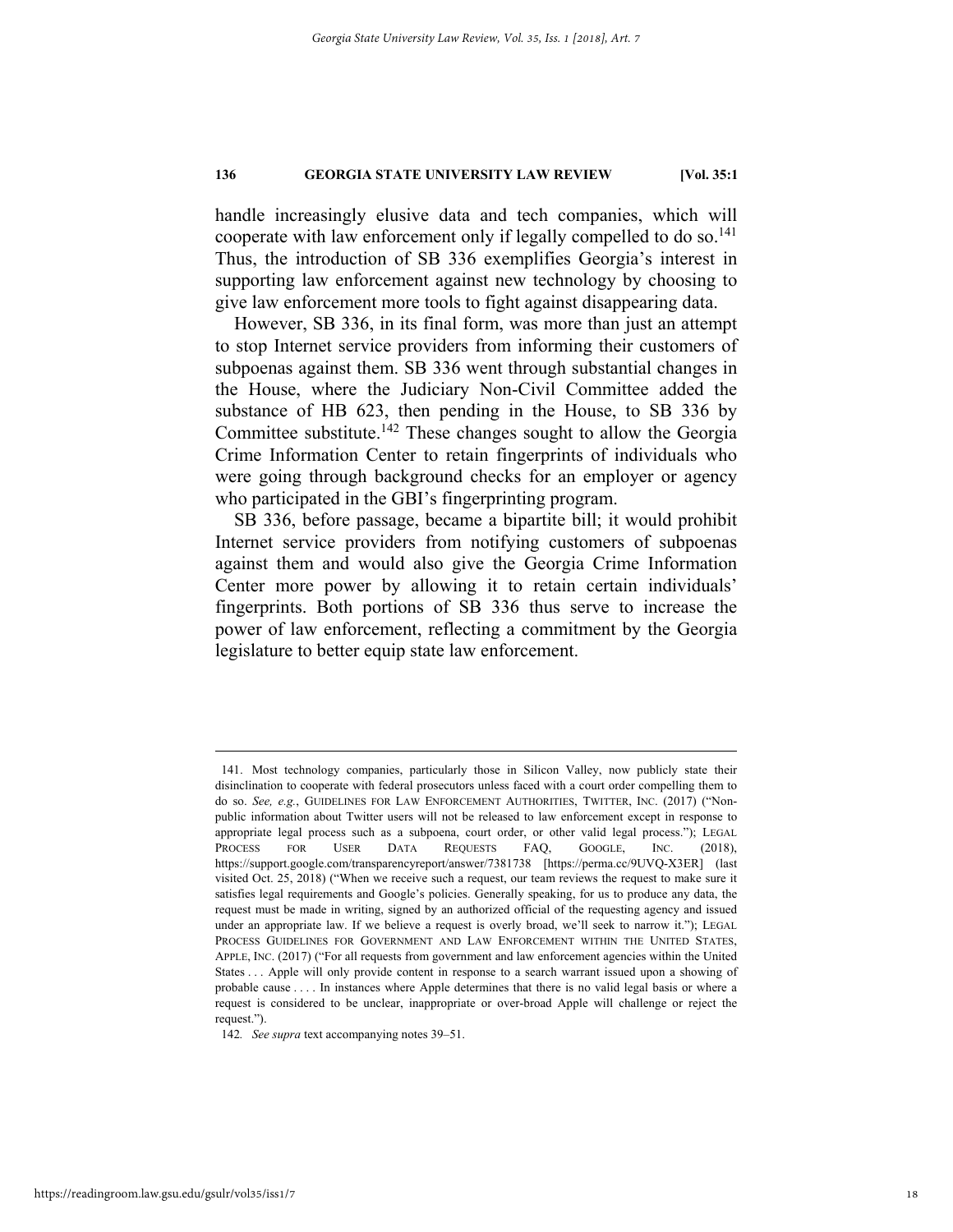### *Constitutional Concerns*

Rather than challenge the government's attempts to access customer data simply out of spite, technology companies like Microsoft have challenged such attempts on constitutional grounds.143 Because federal law allows for virtually unlimited ninety day extensions at the discretion of the court, Microsoft, along with other technology companies, has argued that the absence of any set timeframe for holding customer data without informing the customer impedes Microsoft's ability to exercise its free speech right to inform its customers of actions affecting their private data, meaning the government is violating the First Amendment of the Constitution. 144 Further, Microsoft argues that because customers have no awareness of the request for their data, it can bring a challenge under the Fourth Amendment of the Constitution.<sup>145</sup> Microsoft has argued that such constitutional violations erode customer trust in Microsoft's services, making it sufficient to allow Microsoft to bring a claim on the customer's behalf.<sup>146</sup> Some technology companies that have used this constitutional argument have found their cases dismissed on procedural grounds.147

Although a technology company has not yet directly challenged Georgia's law, it stands to be contested on the same grounds as previous challenges to the federal Electronic Communications Privacy Act. Such a challenge could harm how Georgia is viewed by technology companies seeking to operate within its borders. This concern is especially relevant in light of the legislature's recent public attempts to cater to technology companies.<sup>148</sup> To avoid such

 <sup>143</sup>*. See* Joel Margolis, *Should a Service Provider Notify Customers When They Are Subject to Law Enforcement Investigations?*, SUBSENTIO (2018), http://www.subsentio.com/service-provider-notifycustomers-subject-law-enforcement-investigations/ [https://perma.cc/YX2H-4P7W].

<sup>144</sup>*. Id.*

<sup>145</sup>*. Id.*

<sup>146</sup>*. Id.*

<sup>147</sup>*. Id.*

This legal framework [holding that service providers cannot bring claims on behalf of their subscribers] was upheld in two recent cases involving LEA demands on Internet providers for subscriber information. One case in 2012 dismissed a Fourth Amendment motion by Twitter; the other denied a similar claim in 2015 by Facebook.

*Id.* 

<sup>148</sup>*. See, e.g.*, Richard Elliot, *State Leaders Update Amazon on Transit Expansion with Hopes to Win*